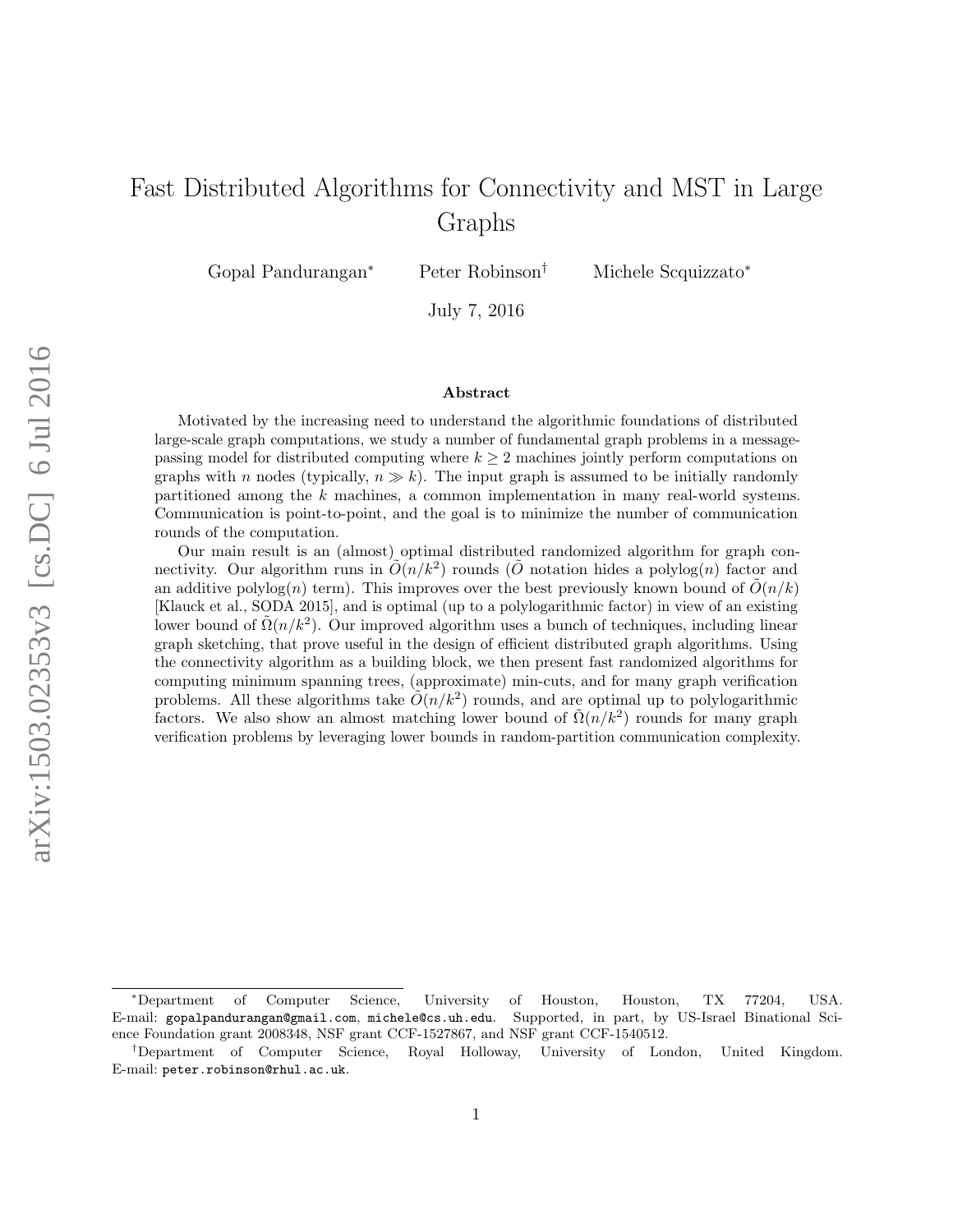### 1 Introduction

The focus of this paper is on distributed computation on large-scale graphs, which is increasingly becoming important with the rise of massive graphs such as the Web graph, social networks, biological networks, and other graph-structured data and the consequent need for fast algorithms to process such graphs. Several large-scale graph processing systems such as Pregel [\[31\]](#page-21-0) and Giraph [\[1\]](#page-19-0) have been recently designed based on the message-passing distributed computing model [\[30,](#page-21-1) [39\]](#page-21-2). We study a number of fundamental graph problems in a model which abstracts the essence of these graph-processing systems, and present almost tight bounds on the time complexity needed to solve these problems. In this model, introduced in [\[22\]](#page-20-0) and explained in detail in Section [1.1,](#page-2-0) the input graph is distributed across a group of  $k \geq 2$  machines that are pairwise interconnected via a communication network. The  $k$  machines jointly perform computations on an arbitrary *n*-vertex input graph, where typically  $n \gg k$ . The input graph is assumed to be initially randomly partitioned among the k machines (a common implementation in many real world graph processing systems [\[31,](#page-21-0) [41\]](#page-22-0)). Communication is point-to-point via message passing. The computation advances in synchronous rounds, and there is a constraint on the amount of data that can cross each link of the network in each round. The goal is to minimize the time complexity, i.e., the number of rounds required by the computation. This model is aimed at investigating the amount of "speed-up" possible vis-a-vis the number of available machines, in the following sense: when k machines are used, how does the time complexity scale in  $k$ ? Which problems admit linear scaling? Is it possible to achieve super-linear scaling?

Klauck et al. [\[22\]](#page-20-0) present lower and upper bounds for several fundamental graph problems in the  $k$ -machine model. In particular, assuming that each link has a bandwidth of one bit per round, they show a lower bound of  $\tilde{\Omega}(n/k^2)$  rounds for the graph connectivity problem.<sup>[1](#page-1-0)</sup> They also present an  $\tilde{O}(n/k)$ -round algorithm for graph connectivity and spanning tree (ST) verification. This algorithm thus exhibits a scaling linear in the number of machines  $k$ . The question of existence of a faster algorithm, and in particular of an algorithm matching the  $\tilde{\Omega}(n/k^2)$  lower bound, was left open in [\[22\]](#page-20-0). In this paper we answer this question affirmatively by presenting an  $\tilde{O}(n/k^2)$ -round algorithm for graph connectivity, thus achieving a speedup quadratic in  $k$ . This is optimal up to polylogarithmic (in  $n$ ) factors.

This result is important for two reasons. First, it shows that there are non-trivial graph problems for which we can obtain *superlinear* (in k) speed-up. To elaborate further on this point, we shall take a closer look at the proof of the lower bound for connectivity shown in [\[22\]](#page-20-0). Using communication complexity techniques, that proof shows that any (possibly randomized) algorithm for the graph connectivity problem has to exchange  $\Omega(n)$  bits of information across the k machines, for any  $k \geq 2$ . Since there are  $k(k-1)/2$  links in a complete network with k machines, when each link can carry  $O(polylog(n))$  bits per round, in each single round the network can deliver at most  $\tilde{\Theta}(k^2)$  bits of information, and thus a lower bound of  $\tilde{\Omega}(n/k^2)$  rounds follows. The result of this paper thus shows that it is possible to exploit in full the available bandwidth, thus achieving a speed-up of  $\tilde{\Theta}(k^2)$ . Second, this implies that many other important graph problems can be solved in  $\tilde{O}(n/k^2)$  rounds as well. These include computing a spanning tree, minimum spanning tree (MST), approximate min-cut, and many verification problems such as spanning connected subgraph, cycle containment, and bipartiteness.

It is important to note that under a different output requirement (explained next) there exists a

<span id="page-1-0"></span><sup>&</sup>lt;sup>1</sup>Throughout this paper  $\tilde{O}(f(n))$  denotes  $O(f(n)$  polylog n + polylog n), and  $\tilde{\Omega}(f(n))$  denotes  $\Omega(f(n)/$  polylog n).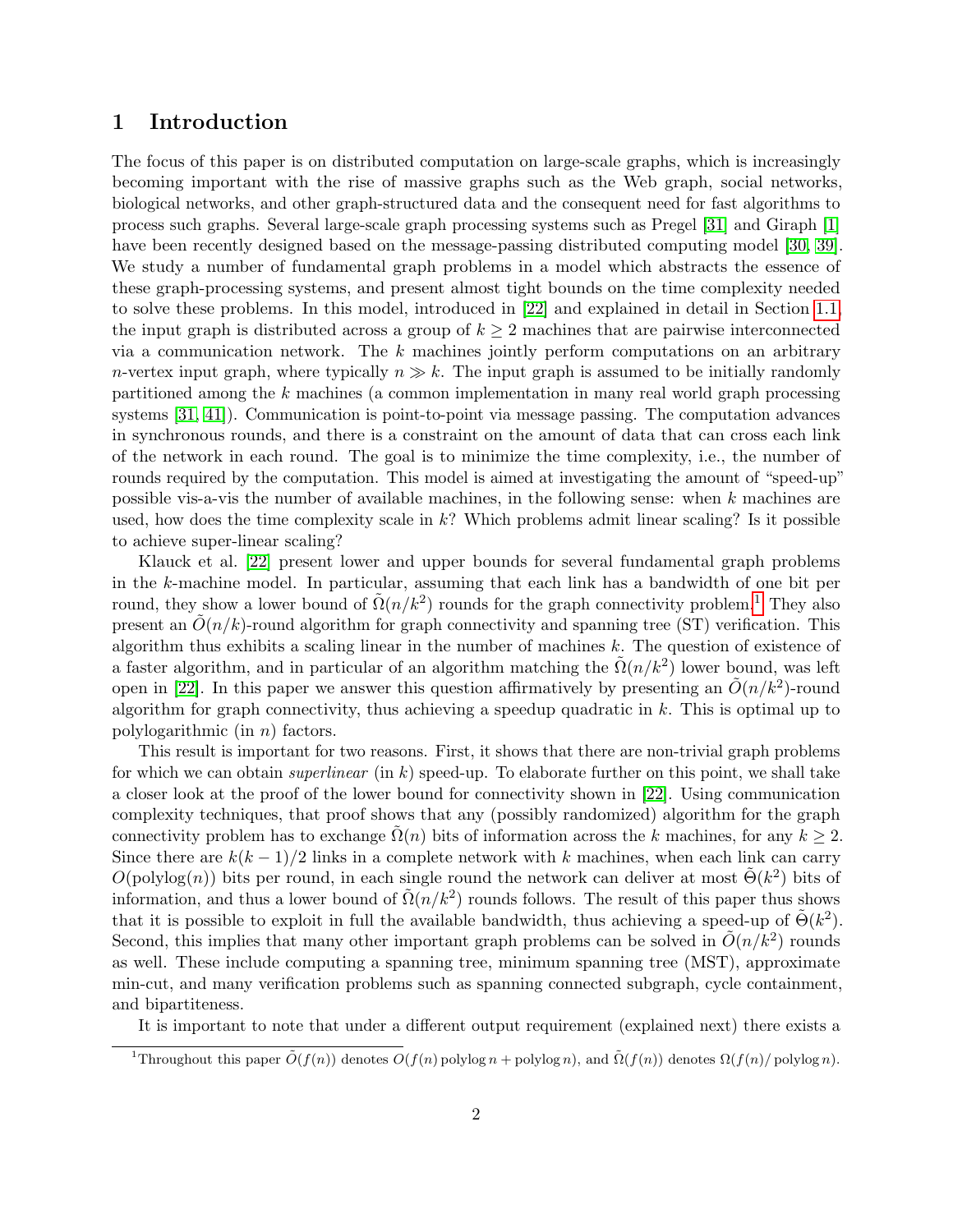$\Omega(n/k)$ -round lower bound for computing a spanning tree of a graph [\[22\]](#page-20-0), which also implies the same lower bound for other fundamental problems such as computing an MST, breadth-first tree, and shortest paths tree. However, this lower bound holds under the requirement that each vertex (i.e., the machine which hosts the vertex) must know at the end of the computation the "status" of all of its incident edges, that is, whether they belong to an ST or not, and output their respective status. (This is the output criterion that is usually required in distributed algorithms [\[30,](#page-21-1) [39\]](#page-21-2).) The proof of the lower bound exploits this criterion to show that any algorithm requires some machine receiving  $\Omega(n)$  bits of information, and since any machine has  $k-1$  incident links, this results in a  $\Omega(n/k)$  lower bound. On the other hand, if we relax the output criterion to require the final status of each edge to be known by *some* machine, then we show that this can be accomplished in  $\tilde{O}(n/k^2)$ rounds using the fast connectivity algorithm of this paper.

#### <span id="page-2-0"></span>1.1 The Model

We now describe the adopted model of distributed computation, the k-machine model (a.k.a. the Big Data model), introduced in [\[22\]](#page-20-0) and further investigated in [\[9,](#page-19-1) [40,](#page-22-1) [38\]](#page-21-3). The model consists of a set of  $k \geq 2$  machines  $N = \{M_1, M_2, \ldots, M_k\}$  that are pairwise interconnected by bidirectional point-to-point communication links. Each machine executes an instance of a distributed algorithm. The computation advances in synchronous rounds where, in each round, machines can exchange messages over their communication links and perform some local computation. Each link is assumed to have a bandwidth of  $O(polylog(n))$  bits per round, i.e.,  $O(polylog(n))$  bits can be transmitted over each link in each round. (As discussed in [\[22\]](#page-20-0) (cf. Theorem 4.1), it is easy to rewrite bounds to scale in terms of the actual inter-machine bandwidth.) Machines do not share any memory and have no other means of communication. There is an alternate (but equivalent) way to view this communication restriction: instead of putting a bandwidth restriction on the links, we can put a restriction on the amount of information that each machine can communicate (i.e., send/receive) in each round. The results that we obtain in the bandwidth-restricted model will also apply to the latter model [\[22\]](#page-20-0). Local computation within a machine is considered to happen instantaneously at zero cost, while the exchange of messages between machines is the costly operation. (However, we note that in all the algorithms of this paper, every machine in every round performs a computation bounded by a polynomial in n.) We assume that each machine has access to a private source of true random bits.

Although the k-machine model is a fairly general model of computation, we are mostly interested in studying graph problems in it. Specifically, we are given an input graph  $G$  with  $n$  vertices, each associated with a unique integer ID from  $[n]$ , and m edges. To avoid trivialities, we will assume that  $n \geq k$  (typically,  $n \gg k$ ). Initially, the entire graph G is not known by any single machine, but rather partitioned among the k machines in a "balanced" fashion, i.e., the nodes and/or edges of G are partitioned approximately evenly among the machines. We assume a vertex-partition model, whereby vertices, along with information of their incident edges, are partitioned across machines. Specifically, the type of partition that we will assume throughout is the random vertex partition  $(RVP)$ , that is, each vertex of the input graph is assigned randomly to one machine. (This is the typical way used by many real systems, such as Pregel [\[31\]](#page-21-0), to partition the input graph among the machines; it is easy to accomplish, e.g., via hashing.<sup>[2](#page-2-1)</sup>) However, we notice that our upper bounds

<span id="page-2-1"></span><sup>&</sup>lt;sup>2</sup>In Section [1.3](#page-5-0) we will discuss an alternate partitioning model, the *random edge partition (REP)* model, where each edge of G is assigned independently and randomly to one of the  $k$  machines, and show how the results in the random vertex partition model can be related to the random edge partition model.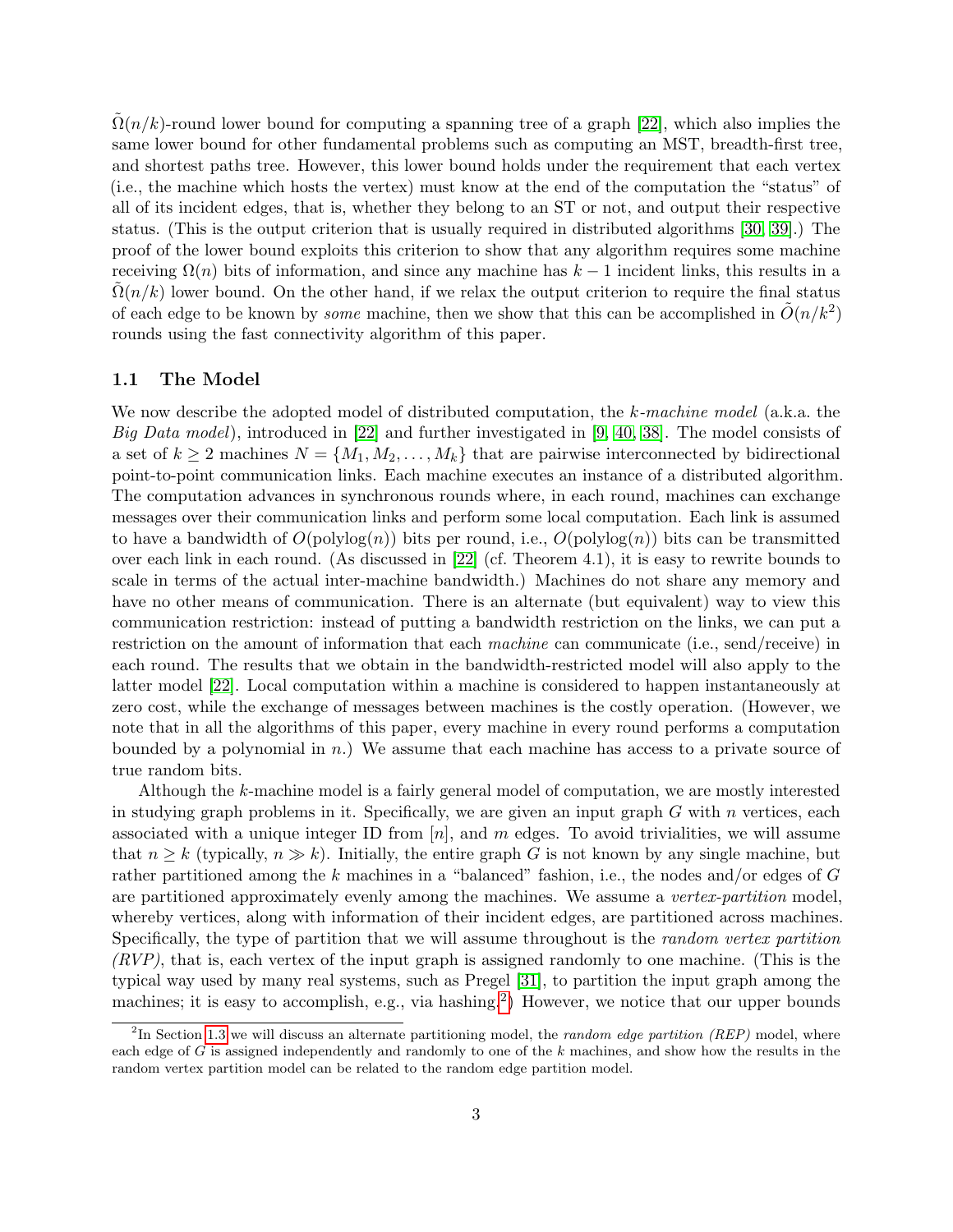also hold under the much weaker assumption whereby it is only required that nodes and edges of the input graph are partitioned approximately evenly among the machines; on the other hand, lower bounds under RVP clearly apply to worst-case partitions as well.

More formally, in the random vertex partition variant, each vertex of  $G$  is assigned independently and uniformly at random to one of the k machines. If a vertex v is assigned to machine  $M_i$  we say that  $M_i$  is the *home machine* of v and, with a slight abuse of notation, write  $v \in M_i$ . When a vertex is assigned to a machine, all its incident edges are assigned to that machine as well; i.e., the home machine will know the IDs of the neighbors of that vertex as well as the identity of the home machines of the neighboring vertices (and the weights of the corresponding edges in case G is weighted). Note that an immediate property of the RVP model is that the number of vertices at each machine is balanced, i.e., each machine is the home machine of  $\Theta(n/k)$  vertices with high probability. A convenient way to implement the RVP model is through hashing: each vertex (ID) is hashed to one of the k machines. Hence, if a machine knows a vertex ID, it also knows where it is hashed to.

Eventually, each machine  $M_i$ , for each  $1 \leq i \leq k$ , must set a designated local output variable  $o_i$  (which need not depend on the set of vertices assigned to  $M_i$ ), and the *output configuration*  $o = \langle o_1, \ldots, o_k \rangle$  must satisfy certain feasibility conditions for the problem at hand. For example, for the minimum spanning tree problem each  $o_i$  corresponds to a set of edges, and the edges in the union of such sets must form an MST of the input graph.

In this paper, we show results for distributed algorithms that are Monte Carlo. Recall that a Monte Carlo algorithm is a randomized algorithm whose output may be incorrect with some probability. Formally, we say that an algorithm computes a function f with  $\epsilon$ -error if for every input it outputs the correct answer with probability at least  $1 - \epsilon$ , where the probability is over the random partition and the random bit strings used by the algorithm (if any). The round (time) complexity of an algorithm is the maximum number of communication rounds until termination. For any n and problem  $P$  on n node graphs, we let the *time complexity of solving*  $P$  with  $\epsilon$  error probability in the k-machine model, denoted by  $\mathcal{T}_{\epsilon}(\mathcal{P})$ , be the minimum  $T(n)$  such that there exists an  $\epsilon$ -error protocol that solves P and terminates in  $T(n)$  rounds. For any  $0 \leq \epsilon \leq 1$ , graph problem P and function  $T: \mathbb{Z}_+ \to \mathbb{Z}_+$ , we say that  $\mathcal{T}_{\epsilon}(\mathcal{P}) = O(T(n))$  if there exists integer  $n_0$  and c such that for all  $n \ge n_0$ ,  $\mathcal{T}_{\epsilon}(\mathcal{P}) \le cT(n)$ . Similarly, we say that  $\mathcal{T}_{\epsilon}(\mathcal{P}) = \Omega(T(n))$  if there exists integer  $n_0$  and real c such that for all  $n \geq n_0$ ,  $\mathcal{T}_{\epsilon}(\mathcal{P}) \geq cT(n)$ . For our upper bounds, we will usually use  $\epsilon = 1/n$ , which will imply high probability algorithms, i.e., succeeding with probability at least  $1 - 1/n$ . In this case, we will sometimes just omit  $\epsilon$  and simply say the time bound applies "with high probability."

### 1.2 Our Contributions and Techniques

The main result of this paper, presented in Section [2,](#page-6-0) is a randomized Monte Carlo algorithm in the  $k$ -machine model that determines the connected components of an undirected graph  $G$  correctly with high probability and that terminates in  $\tilde{O}(n/k^2)$  rounds.<sup>[3](#page-3-0)</sup> This improves upon the previous best bound of  $\tilde{O}(n/k)$  [\[22\]](#page-20-0), since it is strictly superior in the wide range of parameter  $k = \Theta(n^{\epsilon}),$ for all constants  $\epsilon \in (0, 1)$ . Improving over this bound is non-trivial since various attempts to get a faster connectivity algorithm fail due to the fact that they end up congesting a particular machine

<span id="page-3-0"></span><sup>&</sup>lt;sup>3</sup>Since the focus is on the scaling of the time complexity with respect to  $k$ , we omit explicitly stating the polylogarithmic factors in our run time bounds. However, the hidden polylogarithmic factor is not large—at most  $O(\log^3 n)$ .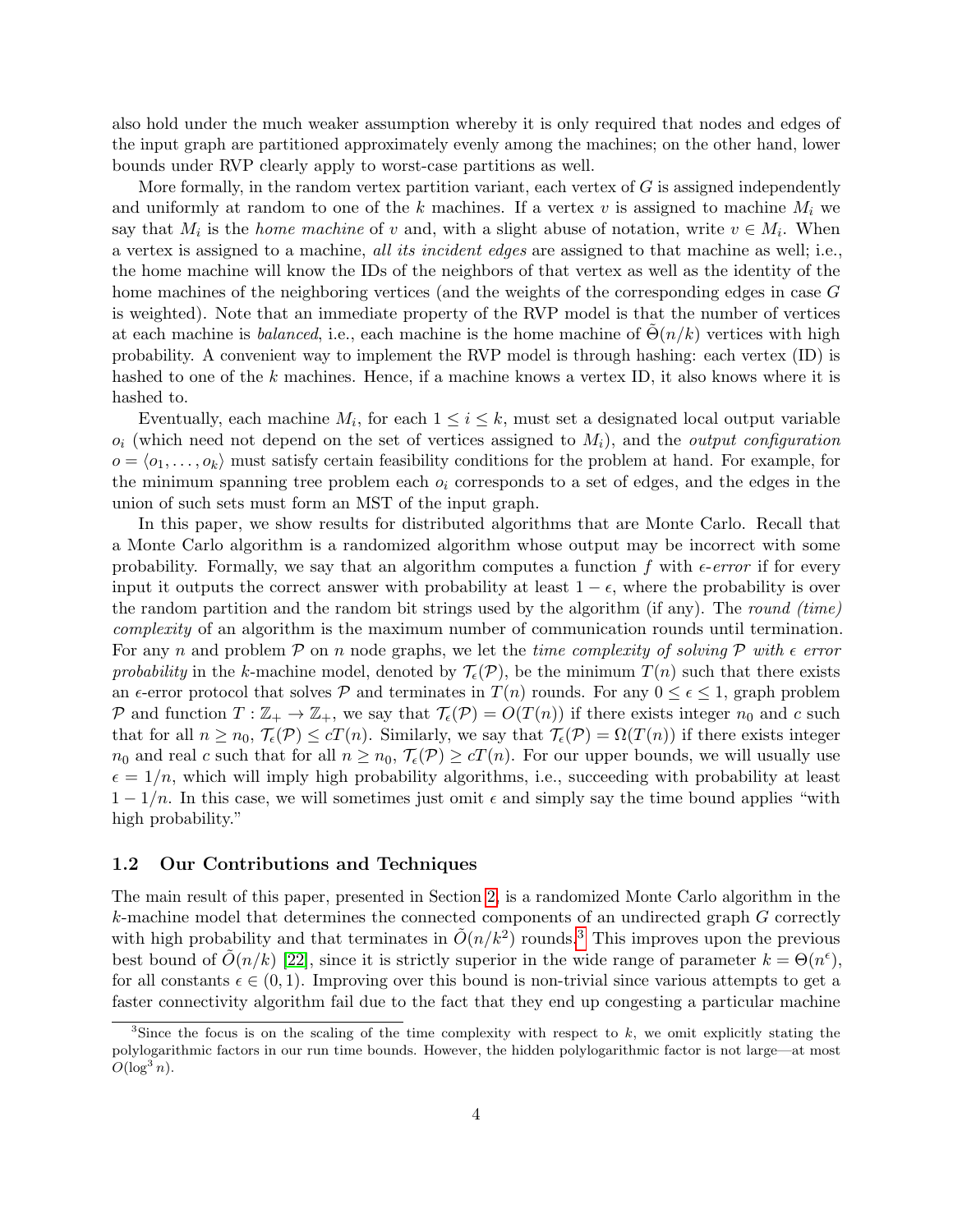too much, i.e., up to n bits may need to be sent/received by a machine, leading to a  $O(n/k)$  bound (as a machine has only  $k-1$  links). For example, a simple algorithm for connectivity is simply flooding: each vertex floods the lowest labeled vertex that it has seen so far; at the end each vertex will have the label of the lowest labeled vertex in its component.<sup>[4](#page-4-0)</sup> It can be shown that the above algorithm takes  $\Theta(n/k+D)$  rounds (where D is the graph diameter) in the k-machine model by using the Conversion Theorem of [\[22\]](#page-20-0). Hence new techniques are needed to break the  $n/k$ -round barrier.

Our connectivity algorithm is the result of the application of the following three techniques.

1. Randomized Proxy Computation. This technique, similar to known techniques used in randomized routing algorithms [\[44\]](#page-22-2), is used to load-balance congestion at any given machine by redistributing it evenly across the  $k$  machines. This is achieved, roughly speaking, by re-assigning the executions of individual nodes uniformly at random among the machines. It is crucial to distribute the computation and communication across machines to avoid congestion at any particular machine. In fact, this allows one to move away from the communication pattern imposed by the topology of the input graph (which can cause congestion at a particular machine) to a more balanced communication.

2. Distributed Random Ranking  $(DRR)$ . DRR  $[8]$  is a simple technique that will be used to build trees of low height in the connectivity algorithm. Our connectivity algorithm is divided into phases, in each of which we do the following: each current component (in the first phase, each vertex is a component by itself) chooses one outgoing edge and then components are combined by merging them along outgoing edges. If done naively, this may result in a long chain of merges, resulting in a component tree of high diameter; communication along this tree will then take a long time. To avoid this we resort to DRR, which suitably reduces the number of merges. With DRR, each component chooses a random *rank*, which is simply a random number, say in the interval  $[1, n^3]$ ; a component  $C_i$  then merges with the component  $C_j$  on the other side of its selected outgoing edge if and only if the rank of  $C_j$  is larger than the rank of  $C_i$ . Otherwise,  $C_i$  does not merge with  $C_j$ , and thus it becomes the root of a DRR tree, which is a tree induced by the components and the set of the outgoing edges that have been used in the above merging procedure. It can be shown that the height of a DRR tree is bounded by  $O(\log n)$  with high probability.

3. Linear Graph Sketching. Linear graph sketching [\[2,](#page-19-3) [3,](#page-19-4) [32\]](#page-21-4) is crucially helpful in efficiently finding an outgoing edge of a component. A sketch for a vertex (or a component) is a short  $(O(\text{polylog } n))$  bit vector that efficiently encodes the adjacency list of the vertex. Sampling from this sketch gives a random (outgoing) edge of this vertex (component). A very useful property is the linearity of the sketches: adding the sketches of a set of vertices gives the sketch of the component obtained by combining the vertices; the edges between the vertices (i.e., the intra-component edges) are automatically "cancelled", leaving only a sketch of the outgoing edges. Linear graph sketches were originally used to process dynamic graphs in the (semi-) streaming model [\[2,](#page-19-3) [3,](#page-19-4) [32\]](#page-21-4). Here, in a distributed setting, we use them to reduce the amount of communication needed to find an outgoing edge; in particular, graph sketches will avoid us from checking whether an edge is an inter-component or an intra-component edge, and this will crucially reduce communication across machines. We note that earlier distributed algorithms such as the classical GHS algorithm [\[14\]](#page-20-1) for the MST problem would incur too much communication since they involve checking the status of each edge of the graph.

We observe that it does not seem straightforward to effectively exploit these techniques in the

<span id="page-4-0"></span><sup>4</sup>This algorithm has been implemented in a variant of Giraph [\[43\]](#page-22-3).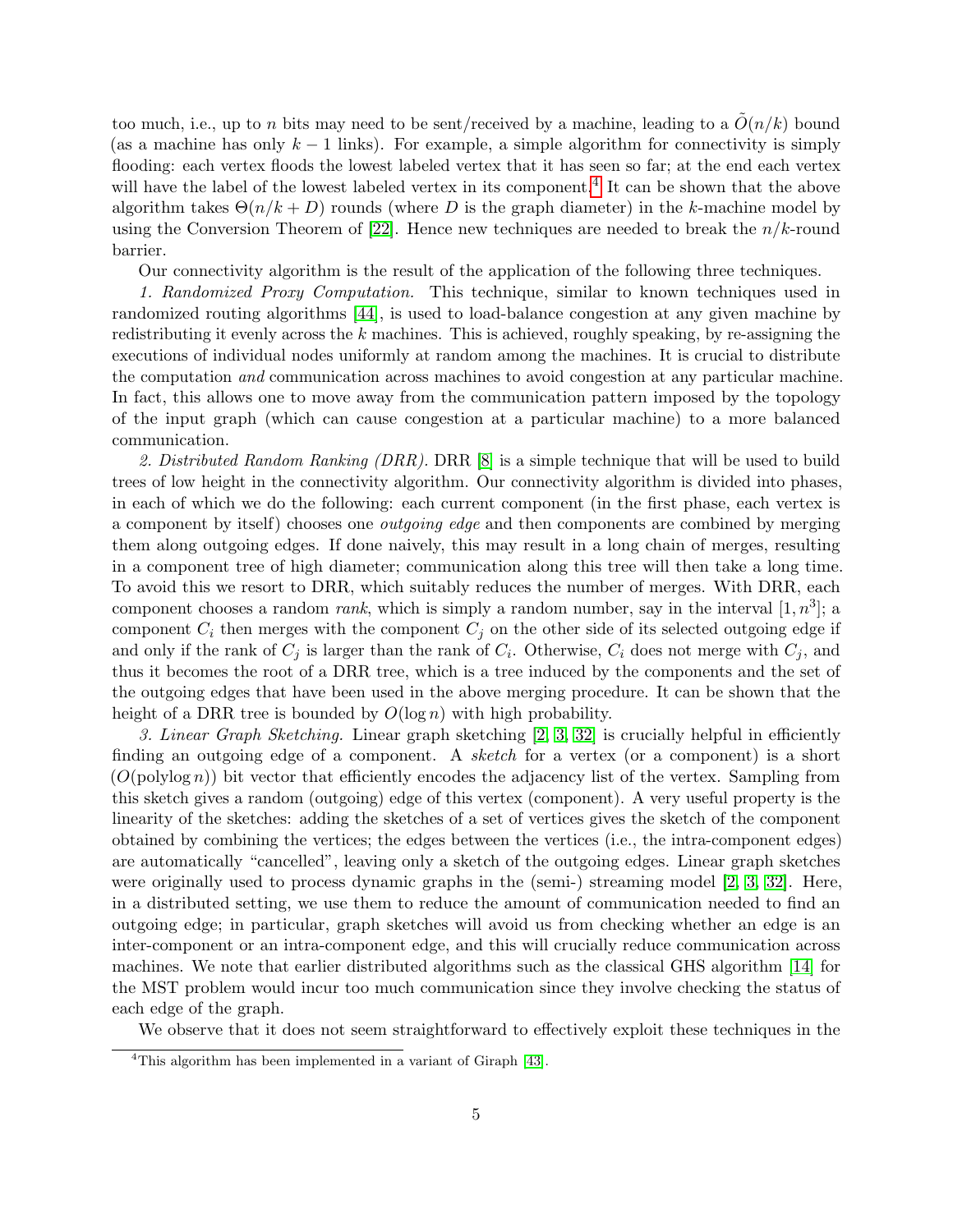k-machine model: for example, linear sketches can be easily applied in the distributed streaming model by sending to a coordinator machine the sketches of the partial stream, which then will be added to obtain the sketch of the entire stream. Mimicking this trivial strategy in the  $k$ -machine model model would cause too much congestion at one node, leading to a  $O(n/k)$  time bound.

Using the above techniques and the fast connectivity algorithm, in Section [3](#page-14-0) we give algorithms for many other important graph problems. In particular, we present a  $\tilde{O}(n/k^2)$ -round algorithm for computing an MST (and hence an ST). We also present  $\tilde{O}(n/k^2)$ -round algorithms for approximate min-cut, and for many graph verification problems including spanning connected subgraph, cycle containment, and bipartiteness. All these algorithms are optimal up to a polylogarithmic factor.

In Section [4](#page-16-0) we show a lower bound of  $\tilde{\Omega}(n/k^2)$  rounds for many verification problems by simulating the k-machine model in a 2-party model of communication complexity where the inputs are randomly assigned to the players.

### <span id="page-5-0"></span>1.3 Related Work

The theoretical study of large-scale graph computations in distributed systems is relatively new. Several works have been devoted to developing MapReduce graph algorithms (see, e.g., [\[20,](#page-20-2) [25,](#page-21-5) [28\]](#page-21-6) and references therein). We note that the flavor of the theory developed for MapReduce is quite different compared to the one for the k-machine model. Minimizing communication is also the key goal in MapReduce algorithms; however this is usually achieved by making sure that the data is made small enough quickly (that is, in a small number of MapReduce rounds) to fit into the memory of a single machine (see, e.g., the MapReduce algorithm for MST in [\[25\]](#page-21-5)).

For a comparison of the k-machine model with other models for parallel and distributed processing, including Bulk-Synchronous Parallel (BSP) model [\[45\]](#page-22-4), MapReduce [\[20\]](#page-20-2), and the congested clique, we refer to [\[46\]](#page-22-5). In particular, according to [\[46\]](#page-22-5), "Among all models with restricted communication the "big data" [k-machine] model is the one most similar to the MapReduce model".

The k-machine model is closely related to the BSP model; it can be considered to be a simplified version of BSP, where the costs of local computation and of synchronization (which happens at the end of every round) are ignored. Unlike the BSP and refinements thereof, which have several different parameters that make the analysis of algorithms complicated  $[46]$ , the k-machine model is characterized by just one parameter, the number of machines; this makes the model simple enough to be analytically tractable, thus easing the job of designing and analyzing algorithms, while at the same time it still captures the key features of large-scale distributed computations.

The k-machine model is related to the classical  $\mathcal{CONGEST}$  model [\[39\]](#page-21-2), and in particular to the congested clique model, which recently has received considerable attention (see, e.g., [\[29,](#page-21-7) [27,](#page-21-8) [26,](#page-21-9) [12,](#page-20-3) [34,](#page-21-10) [7,](#page-19-5) [16\]](#page-20-4)). The main difference is that the k-machine model is aimed at the study of large-scale computations, where the size  $n$  of the input is significantly bigger than the number of available machines  $k$ , and thus many vertices of the input graph are mapped to the same machine, whereas the two aforementioned models are aimed at the study of distributed network algorithms, where  $n = k$  and thus each vertex corresponds to a dedicated machine. More "local knowledge" is available per vertex (since it can access for free information about other vertices in the same machine) in the k-machine model compared to the other two models. On the other hand, all vertices assigned to a machine have to communicate through the links incident on this machine, which can limit the bandwidth (unlike the other two models where each vertex has a dedicated processor). These differences manifest in the time complexity. In particular, the fastest known distributed algorithm in the congested clique model for a given problem may not give rise to the fastest algorithm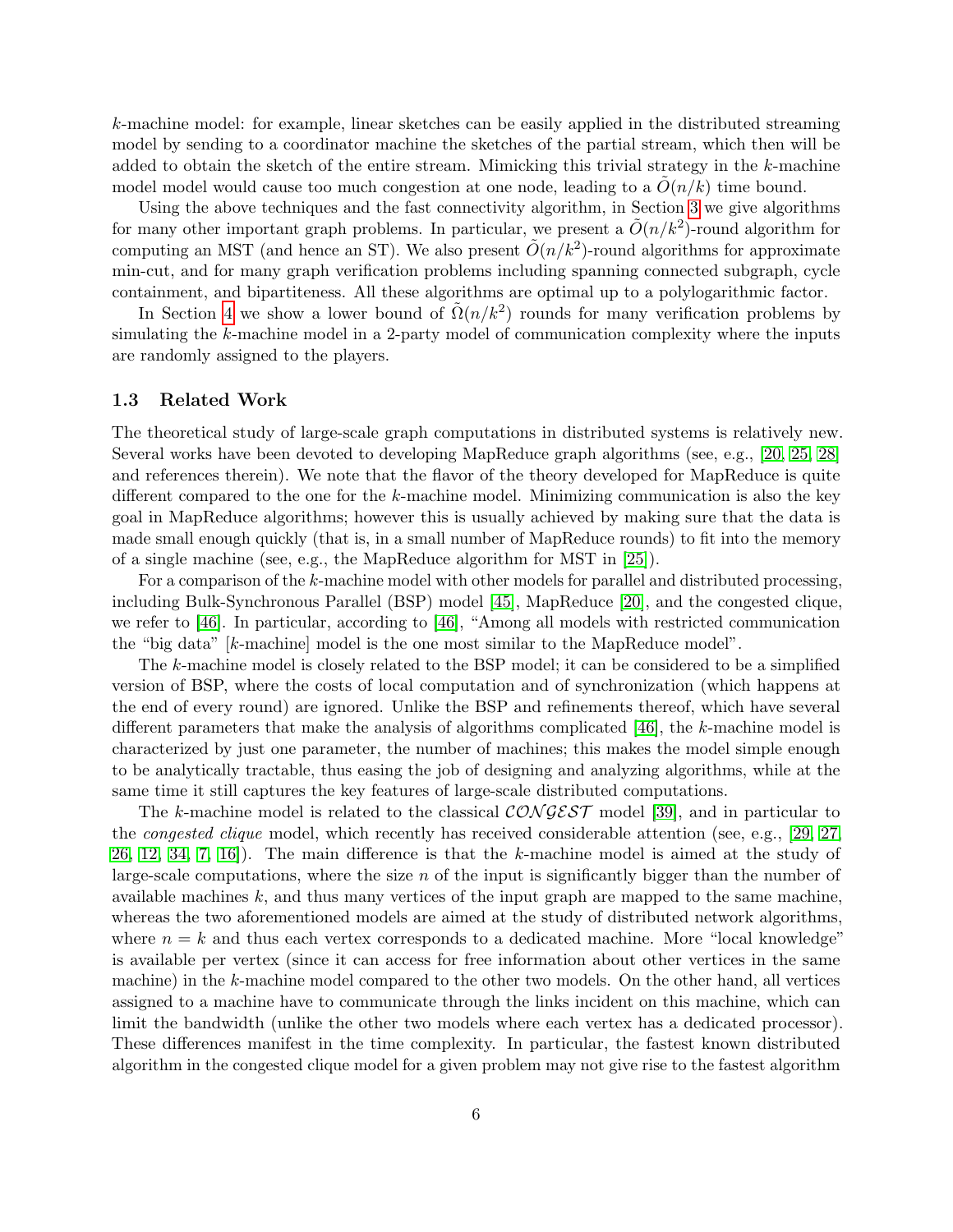in the k-machine model. For example, the fastest algorithms for MST in the congested clique model ([\[29,](#page-21-7) [16\]](#page-20-4)) require  $\Theta(n^2)$  messages; implementing these algorithms in the k-machine model requires  $\Theta(n^2/k^2)$  rounds. Conversely, the slower GHS algorithm [\[14\]](#page-20-1) gives an  $\tilde{O}(n/k)$  bound in the k-machine model. The recently developed techniques (see, e.g.,  $[11, 35, 13, 16, 12]$  $[11, 35, 13, 16, 12]$  $[11, 35, 13, 16, 12]$  $[11, 35, 13, 16, 12]$  $[11, 35, 13, 16, 12]$  $[11, 35, 13, 16, 12]$  $[11, 35, 13, 16, 12]$  $[11, 35, 13, 16, 12]$  $[11, 35, 13, 16, 12]$ ) used to prove time lower bounds in the standard  $\mathcal{CONGEST}$  model and in the congested clique model are not directly applicable here.

The work closest in spirit to ours is the recent work of Woodruff and Zhang [\[47\]](#page-22-6). This paper considers a number of basic statistical and graph problems in a distributed message-passing model similar to the k-machine model. However, there are some important differences. First, their model is asynchronous, and the cost function is the communication complexity, which refers to the total number of bits exchanged by the machines during the computation. Second, a worst-case distribution of the input is assumed, while we assume a random distribution. Third, which is an important difference, they assume an edge partition model for the problems on graphs, that is, the edges of the graph (as opposed to its vertices) are partitioned across the  $k$  machines. In particular, for the connectivity problem, they show a message complexity lower bound of  $\Omega(nk)$  which essentially translates to a  $\Omega(n/k)$  round lower bound in the k-machine model; it can be shown by using their proof technique that this lower bound also applies to the *random edge partition* (REP) model, where edges are partitioned randomly among machines, as well. On the other hand, it is easy to show an  $O(n/k)$  upper bound for the connectivity in the REP model for connectivity and MST.<sup>[5](#page-6-1)</sup> Hence, in the REP model,  $\Theta(n/k)$  is a tight bound for connectivity and other related problems such as MST. However, in contrast, in the RVP model (arguably, a more natural partition model), we show that  $\tilde{\Theta}(n/k^2)$  is the tight bound. Our results are a step towards a better understanding of the complexity of distributed graph computation vis-a-vis the partition model.

From the technical point of view, King et al. [\[21\]](#page-20-7) also use an idea similar to linear sketching. Their technique might also be useful in the context of the k-machine model.

### <span id="page-6-0"></span>2 The Connectivity Algorithm

In this section we present our main result, a Monte Carlo randomized algorithm for the k-machine model that determines the connected components of an undirected graph G correctly with high probability and that terminates in  $\tilde{O}(n/k^2)$  rounds with high probability. This algorithm is optimal, up to polylog(n)-factors, by virtue of a lower bound of  $\tilde{\Omega}(n/k^2)$  rounds [\[22\]](#page-20-0).

Before delving into the details of our algorithm, as a warm-up we briefly discuss simpler, but less efficient, approaches. The easiest way to solve any problem in our model is to first collect all available graph data at a single machine and then solve the problem locally. For example, one could first elect a referee among the machines, which requires  $O(1)$  rounds [\[24\]](#page-20-8), and then instruct every machine to send its local data to the referee machine. Since the referee machine needs to receive  $O(m)$  information in total but has only  $k-1$  links of bounded bandwidth, this requires  $\Omega(m/k)$ rounds.

A more refined approach to obtain a distributed algorithm for the k-machine model is to use the Conversion Theorem of  $[22]$ , which provides a simulation of a congested clique algorithm  $\mathcal A$  in

<span id="page-6-1"></span> ${}^{5}$ The high-level idea of the MST algorithm in the REP model is: (1) First "filter" the edges assigned to one machine using the cut and cycle properties of a MST [\[19\]](#page-20-9); this leaves each machine with  $O(n)$  edges; (2) Convert this edge distribution to a RVP which can be accomplished in  $O(n/k)$  rounds via hashing the vertices randomly to machines and then routing the edges appropriately; then apply the RVP bound.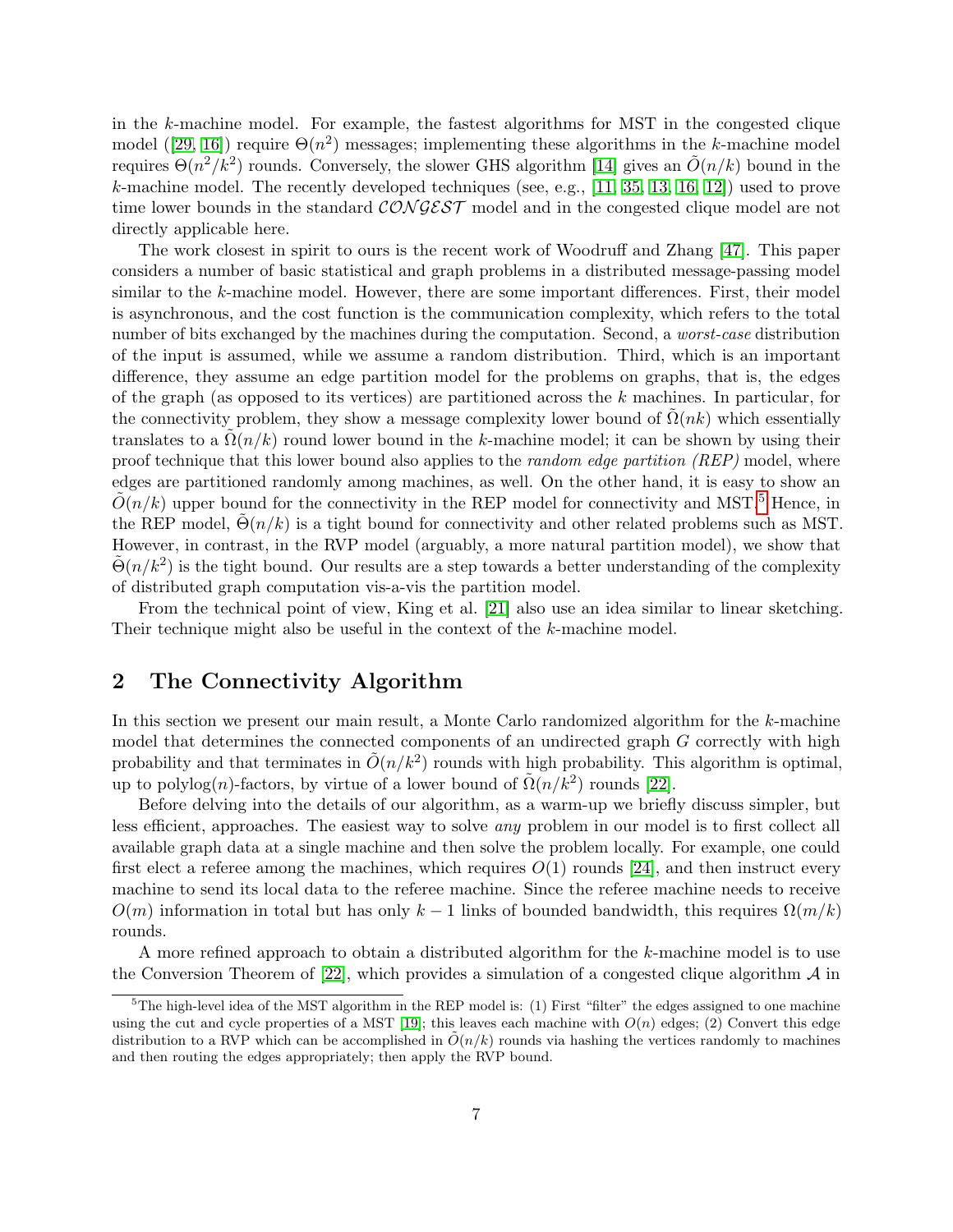$\tilde{O}(M/k^2 + \Delta'T / k)$  rounds in the k-machine model, where M is the message complexity of A, T is its round complexity, and  $\Delta'$  is an upper bound to the total number of messages sent (or received) by a single node in a single round. (All these parameters refer to the performance of  $A$  in the congested clique model.) Unfortunately, existing algorithms (e.g., [\[14,](#page-20-1) [42\]](#page-22-7)) typically require  $\Delta'$  to scale to the maximum node degree, and thus the converted time complexity bound in the k-machine model becomes  $\tilde{\Omega}(n/k)$  at best. Therefore, in order to break the  $\Omega(n/k)$  barrier, we must develop new techniques that directly exploit the additional locality available in the k-machine model.

In the next subsection we give a high level overview of our algorithm, and then formally present all the technical details in the subsequent subsections.

### 2.1 Overview of the Algorithm

Our algorithm follows a Boruvka-style strategy [\[6\]](#page-19-6), that is, it repeatedly merges adjacent components of the input graph  $G$ , which are connected subgraphs of  $G$ , to form larger (connected) components. The output of each of these phases is a *labeling* of the nodes of G such that nodes that belong to the same current component have the same label. At the beginning of the first phase, each node is labeled with its own unique ID, forms a distinct component, and is also the component proxy of its own component. Note that, at any phase, a component contains up to n nodes, which might be spread across different machines; we use the term *component part* to refer to all those nodes of the component that are held by the same machine. Hence, at any phase every component is partitioned in at most  $k$  component parts. At the end of the algorithm each vertex has a label such that any two vertices have the same label if and only if they belong to the same connected component of G.

Our algorithm relies on *linear graph sketches* as a tool to enable communication-efficient merging of multiple components. Intuitively speaking, a (random) linear sketch  $s_u$  of a node u's graph neighborhood returns a sample chosen uniformly at random from  $u$ 's incident edges. Interestingly, such a linear sketch can be represented as matrices using only  $O(polylog(n))$  bits [\[17,](#page-20-10) [32\]](#page-21-4). A crucial property of these sketches is that they are linear: that is, given sketches  $s_u$  and  $s_v$ , the *combined* sketch  $s_u + s_v$  ("+" refers to matrix addition) has the property that, w.h.p., it yields a random sample of the edges incident to  $(u, v)$  in a graph where we have contracted the edge  $(u, v)$  to a single node. We describe the technical details in Section [2.3.](#page-9-0)

We now describe how to communicate these graph sketches in an efficient manner: Consider a component C that is split into j parts  $P_1, P_2, \ldots, P_j$ , the nodes of which are hosted at machines  $M_1, M_2, \ldots, M_j$ . To find an outgoing edge for C, we first instruct each machine  $M_i$  to construct a linear sketch of the graph neighborhood of each of the nodes in part  $P_i$ . Then, we sum up these | $P_i$ | sketches, yielding a sketch  $\mathbf{s}_{P_i}$  for the neighborhood of part  $P_i$ . To combine the sketches of the j distinct parts, we now select a *random component proxy* machine  $M_{C,r}$  for the current component C at round r (see Section [2.2\)](#page-8-0). Next, machine  $M_i$  sends  $\mathbf{s}_{P_i}$  to machine  $M_{C,r}$ ; note that this causes at most k messages to be sent to the component proxy. Finally, machine  $M_{C,r}$ computes  $\mathbf{s}_C = \sum_{i=1}^j \mathbf{s}_{P_i}$ , and then uses  $\mathbf{s}_C$  to sample an edge incident to some node in C, which, by construction, is guaranteed to have its endpoint in a distinct component  $C'$ . (See Section [2.4.](#page-10-0))

At this point, each component proxy has sampled an inter-component edge inducing the edges of a *component graph*  $\mathcal C$  where each vertex corresponds to a component. To enable the efficient merging of components, we employ the *distributed random ranking* (DRR) technique of [\[8\]](#page-19-2) to break up any long paths of C into more manageable directed trees of depth  $O(\log n)$ . To this end, every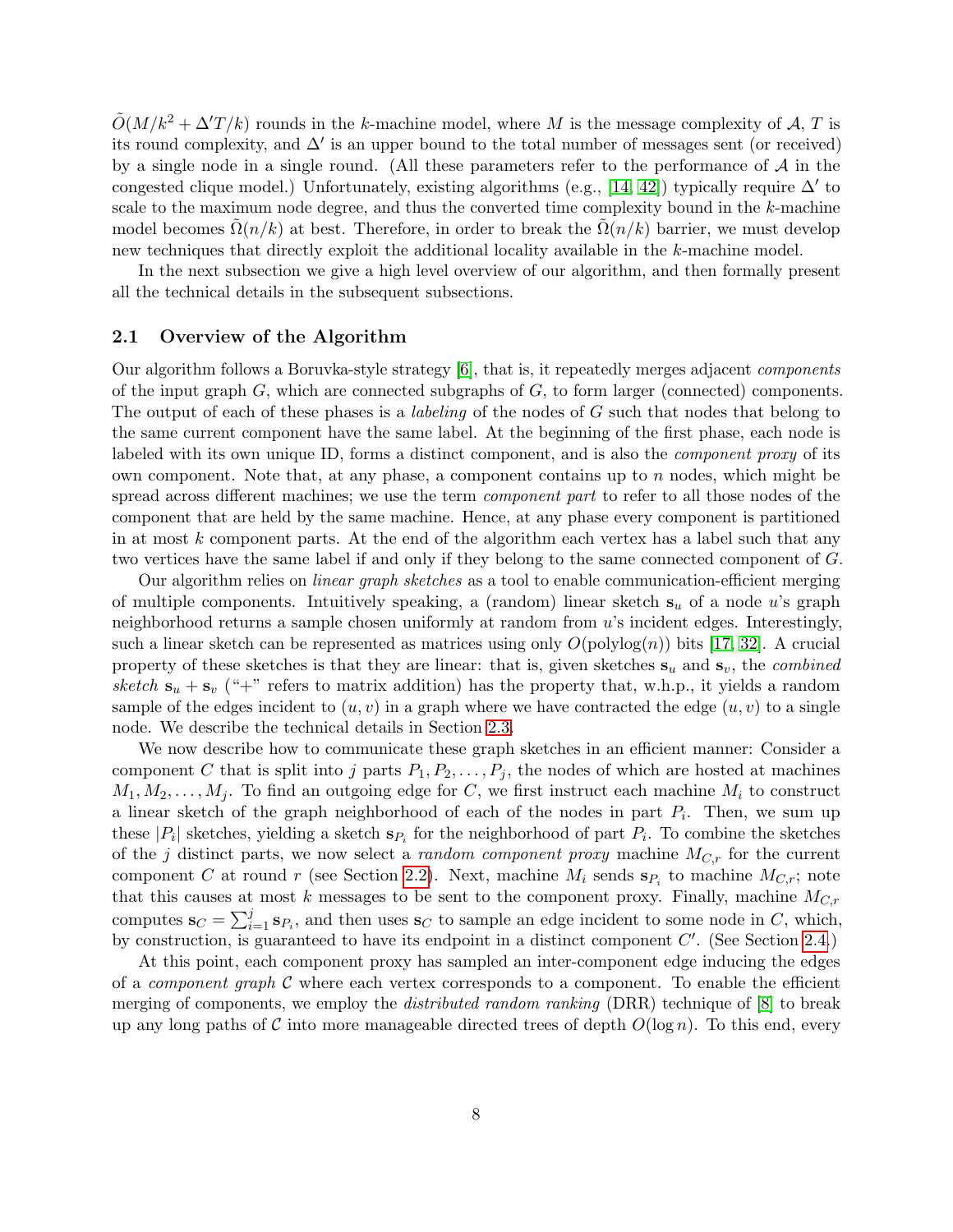component chooses a rank independently and uniformly at random from  $[0, 1]$ ,  $6$  and each component (virtually) connects to its neighboring component (according to  $C$ ) via a (conceptual) directed edge if and only if the latter has a higher rank. Thus, this process results in a collection of disjoint rooted trees, rooted at the node of highest (local) rank. We show in Section [2.5](#page-11-0) that each of such trees has depth  $O(\log n)$ .

The merging of the components of each tree  $\mathcal T$  proceeds from the leafs upward (in parallel for each tree). In the first merging phase, each leaf  $C_j$  of  $\mathcal T$  merges with its parent  $C'$  by relabeling the component labels of all of their nodes with the label of  $C'$ . Note that the proxy  $M_{C_j}$  knows the labeling of  $C'$ , as it has computed the outgoing edge from a vertex in  $C_j$  to a vertex in  $C'$ . Therefore, machine  $M_{C_j}$  sends the label of  $C_j$  to all the machines that hold a part of  $C_j$ . In Section [2.5](#page-11-0) we show that this can be done in parallel (for all leafs of all trees) in  $\tilde{O}(n/k^2)$  rounds. Repeating this merging procedure  $O(\log n)$  times, guarantees that each tree has been merged to a single component.

Finally, in Section [2.6](#page-12-0) we prove that  $O(\log n)$  repetitions of the above process suffice to ensure that the components at the end of the last phase correspond to the connected components of the input graph G.

### <span id="page-8-0"></span>2.2 Communication via Random Proxy Machines

Recall that our algorithm iteratively groups vertices into components and subsequently merges such components according to the topology of  $G$ . Each of these components may be split into multiple component parts spanning multiple machines. Hence, to ensure efficient load balancing of the messages that machines need to send on behalf of the component parts that they hold, the algorithm performs all communication via proxy machines.

Our algorithm proceeds in phases, and each phase consists of iterations. Consider the  $\rho$ -iteration of the j-th phase of the algorithm, with  $\rho, j \geq 1$ . We construct a "sufficiently" random hash function  $h_{i,o}$ , such that, for each component C, the machine with ID  $h_{i,o}(C) \in [k]$  is selected as the proxy machine for component C. First, machine  $M_1$  generates  $\ell = \Theta(n/k)$  random bits from its private source of randomness.  $M_1$  will distribute these random bits to all other machines via the following simple routing mechanism that proceeds in sequences of two rounds.  $M_1$  selects k bits  $b_1, b_2, \ldots, b_{k-1}$ from the set of its  $\ell$  private random bits that remain to be distributed, and sends bit  $b_i$  across its *i*-th link to machine  $M_{i+1}$ . Upon receiving  $b_i$ , machine  $M_{i+1}$  broadcasts  $b_i$  to all machines in the next round. This ensures that bits  $b_1, b_2, \ldots, b_{k-1}$  become common knowledge within two rounds. Repeating this process to distribute all the  $\ell = \tilde{\Theta}(n/k)$  bits takes  $\tilde{O}(n/k^2)$  rounds, after those all the machines have the  $\ell$  random bits generated by  $M_1$ . We leverage a result of [\[4\]](#page-19-7) (cf. in its formulation as Theorem 2.1 in  $[5]$ , which tells us that we can generate a random hash function such that it is d-wise independent by using only  $O(d \log n)$  true random bits. We instruct machine  $M_1$  to disseminate  $d = \ell \log n = n$  polylog $(n)/k$  of its random bits according to the above routing process and then each machine locally constructs the same hash function  $h_{i,o}$ , which is then used to determine the component proxies throughout iteration  $\rho$  of phase j.

We now show that communication via such proxy machines is fast in the k-machine model.

<span id="page-8-2"></span>**Lemma 1.** Suppose that each machine M generates a message of size  $O(\text{polylog}(n))$  bits for each component part residing on M; let  $m_i$  denote the message of part  $P_i$  and let C be the component of which  $P_i$  is a part. If each  $m_i$  is addressed to the proxy machine  $M_C$  of component  $C$ , then all messages are delivered within  $\tilde{O}(n/k^2)$  rounds with high probability.

<span id="page-8-1"></span><sup>&</sup>lt;sup>6</sup>It is easy to see that an accuracy of  $\Theta(\log n)$  bits suffices to break ties w.h.p.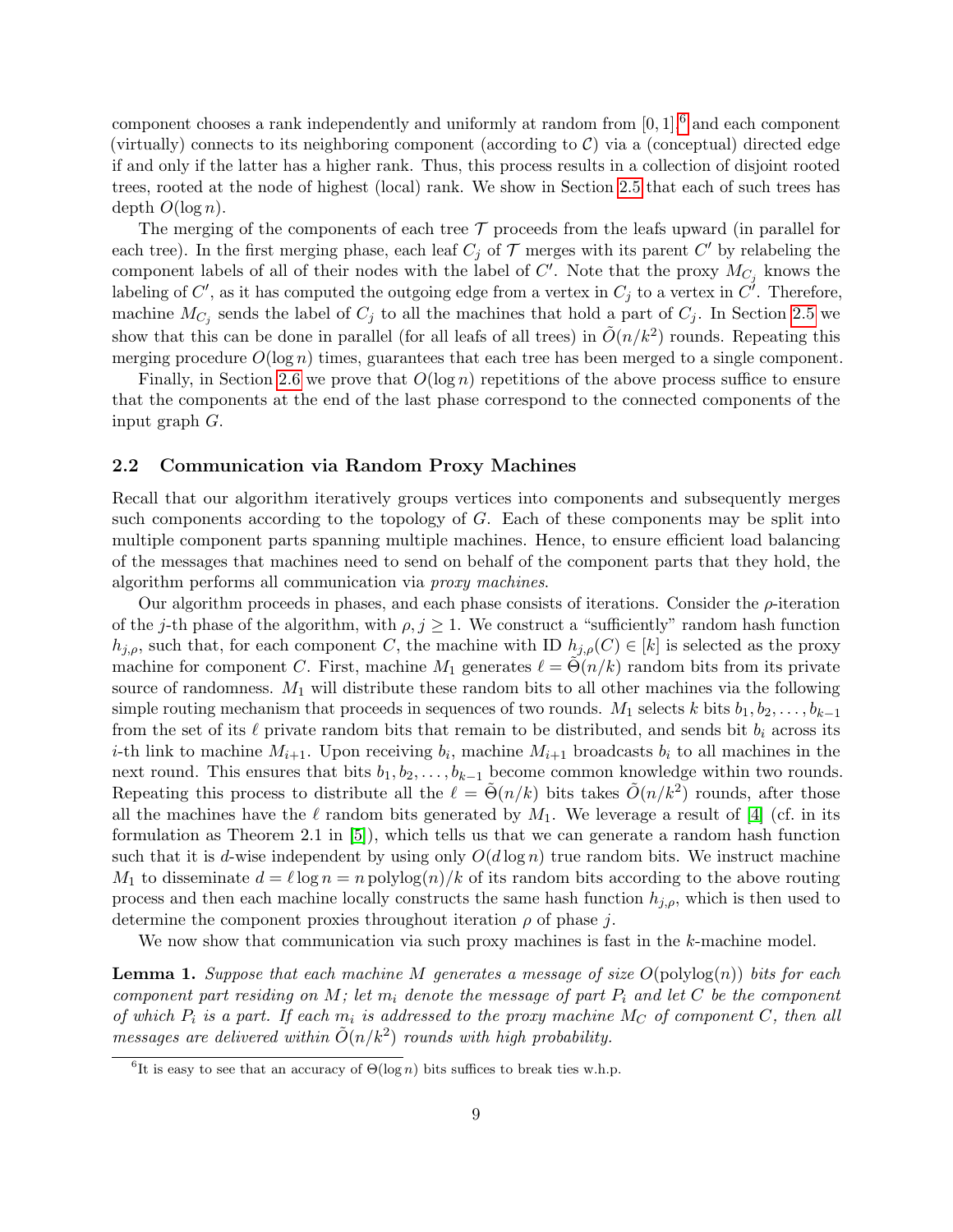Proof. Observe that, except for the very first phase of the algorithm, the claim does not immediately follow from a standard balls-into-bins argument because not all the destinations of the messages are chosen independently and uniformly at random, as any two distinct messages of the same component have the same destination.

Let us stipulate that any component part held by machine  $M_i$  is the *i*-th component part of its component, and denote this part with  $P_{i,j}$ ,  $i \in [k]$ ,  $j \in [n]$ , where  $P_{i,j} = \emptyset$  means that in machine i there is no component part for component j. Suppose that the algorithm is in phase  $j'$  and iteration ρ. By construction, the hash function  $h_{j',\rho}$  is  $\tilde{\Theta}(n/k)$ -wise independent, and all the component parts held by a single machine are parts of different components. Since  $M_i$  has at most  $\Theta(n/k)$  distinct component parts w.h.p., it follows that all the proxy machines selected by the component parts held by machine  $M_i$  are distributed independently and uniformly at random. Let y be the number of distinct component parts held by a machine  $M_i$  that is,  $y = |\{P_{i,j} : P_{i,j} \neq \emptyset\}| = \tilde{O}(n/k)$  (w.h.p.).

Consider a link of  $M_i$  connecting it to another machine  $M_1$ . Let  $X_t$  be the indicator variable that takes value 1 if  $M_1$  is the component proxy of part t (of  $M_i$ ), and let  $X_t = 0$  otherwise. Let  $X = \sum_{i=1}^{y} X_i$  be the number of component parts that chose their proxy machine at the endpoint of link  $(M_i, M_1)$ . Since  $Pr(X_i = 1) = 1/(k-1)$ , we have that the expected number of messages that have to be sent by this machine over any specific link is  $E[X] = y/(k-1)$ .

First, consider the case  $y \ge 11k \log n$ . As the  $X_i$ 's are  $\tilde{\Theta}(n/k)$ -wise independent, all proxies by the component parts of  $M_i$  are chosen independently and thus we can apply a standard Chernoff bound (see, e.g., [\[33\]](#page-21-12)), which gives

$$
\Pr\left(X \ge \frac{7y}{4(k-1)}\right) \le e^{-3y/16(k-1)} < e^{\frac{-2k\log n}{k}} < \frac{1}{n^2}.
$$

By applying the union bound over the  $k \leq n$  machines we conclude that w.h.p. every machine sends  $\tilde{O}(n/k^2)$  messages to each proxy machine, and this requires  $\tilde{O}(n/k^2)$  rounds.

Consider now the case  $y < 11k \log n$ . It holds that  $6E[X] = \frac{6y}{(k-1)} < 6 \cdot 11k \log n/(k-1) \le$  $132 \log n$ , and thus, by a standard Chernoff bound,

$$
\Pr\left(X \ge 132 \log n\right) \le 2^{-132 \log n} = \frac{1}{n^{132}}.
$$

Analogously to the first case, applying the union bound over the  $k \leq n$  machines yields the result.  $\Box$ 

#### <span id="page-9-0"></span>2.3 Linear Graph Sketches

As we will see in Section [2.5,](#page-11-0) our algorithm proceeds by merging components across randomly chosen inter-component edges. In this subsection we show how to provide these sampling capabilities in a communication-efficient way in the k-machine model by implementing random linear graph sketches. Our description follows the notation of [\[32\]](#page-21-4).

Recall that each vertex u of G is associated with a unique integer ID from  $[n]$  (known to its home machine) which, for simplicity, we also denote by  $u^{\mathcal{T}}$ . For each vertex u we define the *incidence* vector  $\mathbf{a}_u \in \{-1,0,1\}^{\binom{n}{2}}$  of u, which describes the incident edges of u, as follows:

$$
\mathbf{a}_{u}[(x,y)] = \begin{cases} 1 & \text{if } u = x < y \text{ and } (x,y) \in E, \\ -1 & \text{if } x < y = u \text{ and } (x,y) \in E, \\ 0 & \text{otherwise.} \end{cases}
$$

<span id="page-9-1"></span><sup>&</sup>lt;sup>7</sup>Note that the asymptotics of our results do not change if the size of the ID space is  $O(polylog(n))$ .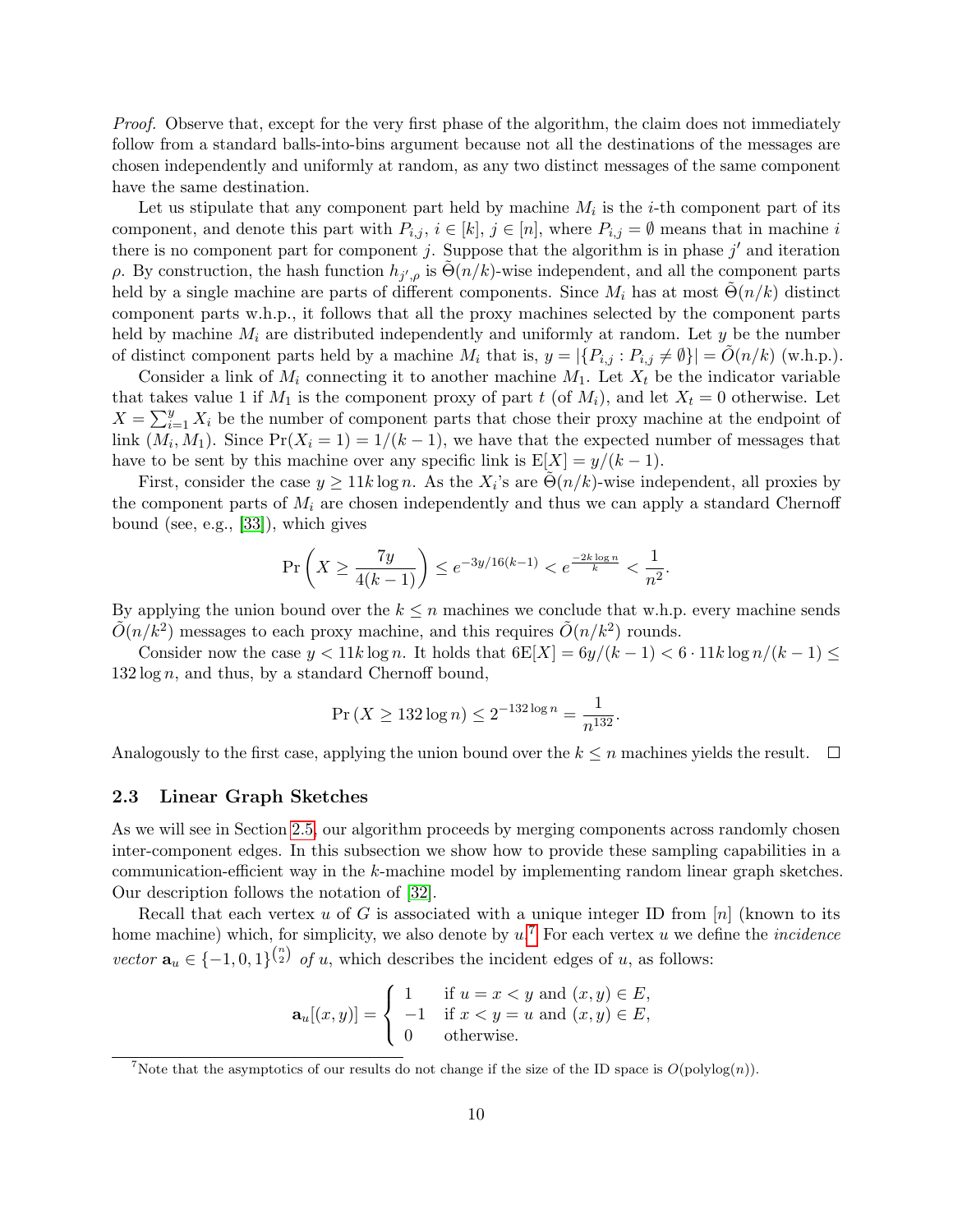Note that the vector  $\mathbf{a}_u + \mathbf{a}_v$  corresponds to the incidence vector of the contracted edge  $(u, v)$ . Intuitively speaking, summing up incidence vectors "zeroes out" edges between the corresponding vertices, hence the vector  $\sum_{u \in C} \mathbf{a}_u$  represents the outgoing edges of a component C.

Since each incidence vector  $a_u$  requires polynomial space, it would be inefficient to directly communicate vectors to component proxies. Instead, we construct a random linear sketch  $s_u$  of  $polylog(n)$ -size that has the property of allowing us to sample uniformly at random a nonzero entry of  $\mathbf{a}_u$  (i.e., an edge incident to u). (This is referred to as  $\ell_0$ -sampling in the streaming literature, see e.g. [\[32\]](#page-21-4).) It is shown in [\[17\]](#page-20-10) that  $\ell_0$ -sampling can be performed by linear projections. Therefore, at the beginning of each phase  $j$  of our algorithm, we instruct each machine to to create a new (common) polylog $(n) \times {n \choose 2}$  $\binom{n}{2}$  sketch matrix  $L_j$ , which we call *phase j sketch matrix*.<sup>[8](#page-10-1)</sup> Then, each machine M creates a sketch  $s_u = L_j \cdot a_u$  for each vertex u that resides on M. Hence, each  $s_u$  can be represented by a polylogarithmic number of bits.

Observe that, by linearity, we have  $L_j \cdot \mathbf{a}_u + L_j \cdot \mathbf{a}_v = L_j \cdot (\mathbf{a}_u + \mathbf{a}_v)$ . In other words, a crucial property of sketches is that the sum  $s_u + s_v$  is itself a sketch that allows us to sample an edge incident to the contracted edge  $(u, v)$ . We summarize these properties in the following statement.

<span id="page-10-2"></span>**Lemma 2.** Consider a phase j, and let P a subgraph of G induced by vertices  $\{u_1, \ldots, u_\ell\}$ . Let  $\mathbf{s}_{u_1}, \ldots, \mathbf{s}_{u_\ell}$  be the associated sketches of vertices in P constructed by applying the phase j sketch matrix to the respective incidence vectors. Then, the combined sketch  $s_P = \sum_{i=1}^{\ell} s_{u_i}$  can be represented using  $O(polylog(n))$  bits and, by querying  $s_P$ , it is possible (w.h.p.) to sample a random edge incident to P (in G) that has its other endpoint in  $G \setminus P$ .

Constructing Linear Sketches Without Shared Randomness. Our construction of the linear sketches described so far requires  $O(n)$  fully independent random bits that would need to be shared by all machines. It is shown in Theorem 1 (cf. also Corollary 1) of [\[10\]](#page-19-9) that it is possible to construct such an  $\ell_0$ -sampler (having the same linearity properties) by using  $\Theta(n)$  random bits that are only  $Θ(\log n)$ -wise independent. Analogously as in Section [2.2,](#page-8-0) we can generate the required  $Θ(\log^2 n)$ true random bits at machine  $M_1$ , distribute them among all other machines in  $O(1)$  rounds, and then invoke Theorem 2.1 of [\[5\]](#page-19-8) at each machine in parallel to generate the required (shared)  $\Theta(\log n)$ -wise independent random bits for constructing the sketches.

#### <span id="page-10-0"></span>2.4 Outgoing Edge Selection

Now that we know how to construct a sketch of the graph neighborhood of any set of vertices, we will describe how to combine these sketches in a communication-efficient way in the  $k$ -machine model. The goal of this step is, for each (current) component  $C$ , to find an outgoing edge that connects  $C$  to some other component  $C'$ .

Recall that C itself might be split into parts  $P_1, P_2, \ldots, P_j$  across multiple machines. Therefore, as a first step, each machine  $M_i$  locally constructs the combined sketch for each part that resides in  $M_i$ . By Lemma [2,](#page-10-2) the resulting sketches have polylogarithmic size each and present a sketch of the incidences of their respective component parts. Next, we combine the sketches of the individual parts of each component  $C$  to a sketch of  $C$ , by instructing the machines to send the sketch of each part  $P_i$  (of component C) to the proxy machine of C. By virtue of Lemma [1,](#page-8-2) all of these messages are delivered to the component proxies within  $\tilde{O}(n/k^2)$  rounds. Finally, the component

<span id="page-10-1"></span><sup>&</sup>lt;sup>8</sup>Here we describe the construction as if nodes have access to a source of shared randomness (to create the sketch matrix). We later show how to remove this assumption.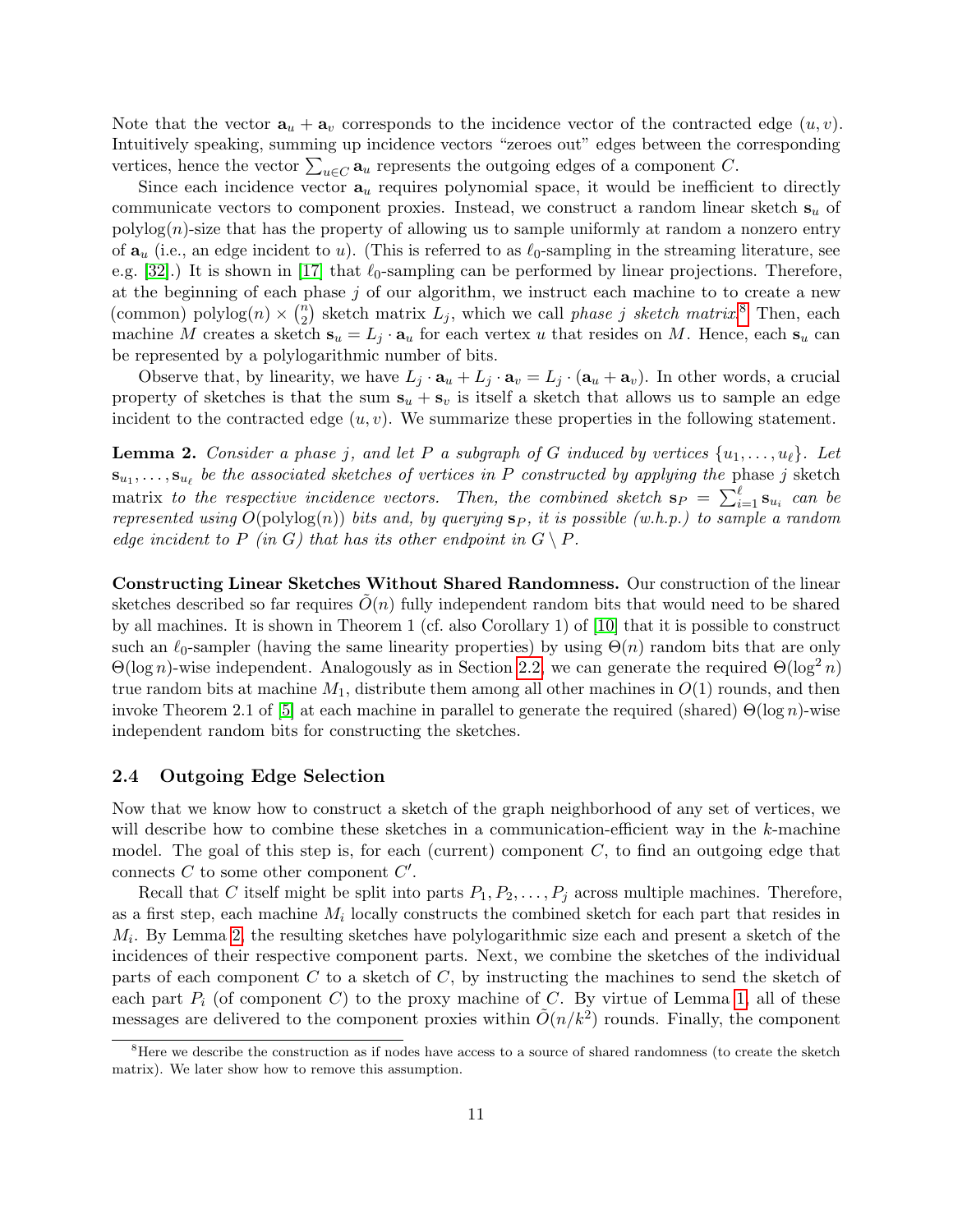proxy machine of  $C$  combines the received sketches to yield a sketch of  $C$ , and randomly samples an outgoing edge of  $C$  (see Lemma [2\)](#page-10-2). Thus, at the end of this procedure, every component (randomly) selected exactly one neighboring component. We now show that the complexity of this procedure is  $\tilde{O}(n/k^2)$  w.h.p.

<span id="page-11-3"></span>**Lemma 3.** Every component can select exactly one outgoing edge in  $\tilde{O}(n/k^2)$  rounds with high probability.

Proof. Clearly, since at every moment each node has a unique component's label, each machine holds  $O(n/k)$  component's parts w.h.p. Each of these parts selected at most one edge, and thus each machine "selected"  $\tilde{O}(n/k)$  edges w.h.p. All these edges have to be sent to the corresponding proxy. By Lemma [1,](#page-8-2) this requires  $\tilde{O}(n/k^2)$  rounds.

The procedure is completed when the proxies communicate the decision to each of the at most  $k$ components' parts. This entails as many messages as in the first part to be routed using exactly the same machines' links used in the first part, with the only difference being that messages now travel in the opposite direction. The lemma follows.  $\Box$ 

### <span id="page-11-0"></span>2.5 Merging of Components

After the proxy machine of each component  $C$  has selected one edge connecting  $C$  to a different component, all the neighboring components are merged so as to become a new, bigger component. This is accomplished by relabeling the nodes of the graph such that all the nodes in the same (new) component have the same label. Notice that the merging is thus only virtual, that is, component parts that compose a new component are not moved to a common machine; rather, nodes (and their incident edges) remain in their home machine, and just get (possibly) assigned a new label.

We can think of the components along with the sampled outgoing edges as a *component graph* C. We use the *distributed random ranking* (DRR) technique  $[8]$  to avoid having long chains of components (i.e., long paths in  $\mathcal{C}$ ). That is, we will (conceptually) construct a forest of directed trees that is a subgraph (modulo edge directions) of the component graph  $\mathcal C$  and where each tree has depth  $O(\log n)^9$  $O(\log n)^9$ . The component proxy of each component C chooses a rank independently and uniformly at random from [0, 1]. (It is easy to show that  $\Theta(\log n)$  bits provide sufficient accuracy to break ties w.h.p.) Now, the proxy machine of  $C$  (virtually) connects  $C$  to its neighboring component  $C'$  if and only if the rank chosen by the latter's proxy is higher. In this case, we say that  $C'$  becomes the parent of  $C$  and  $C$  is a child of  $C'$ .

### <span id="page-11-2"></span>**Lemma 4.** After  $\tilde{O}(n/k^2)$  rounds, the structure of the DRR-tree is completed with high probability.

Proof. We need to show that every proxy machine of a non-root component knows its smaller-ranking parent component and every root proxy machine knows that it is root. Note that during this step the proxy machines of the child components communicate with the respective parent proxy machines. Moreover, the number of messages sent for determining the ordering of the DRR-trees is guaranteed to be  $O(n)$  with high probability, since C has only  $O(n)$  edges. By instantiating Lemma [1,](#page-8-2) it follows that the delivery of these messages can be completed in  $\tilde{O}(n/k^2)$  rounds w.h.p.

<span id="page-11-1"></span><sup>&</sup>lt;sup>9</sup>Instead of using DRR trees, an alternate and simpler idea is the following. Let every component select a number in  $[0, 1]$ . A merging can be done only if the outgoing edge (obtained from the sketch) connects a component with ID 0 to a component with ID 1. One can show that this merging procedure also gives the same time bound.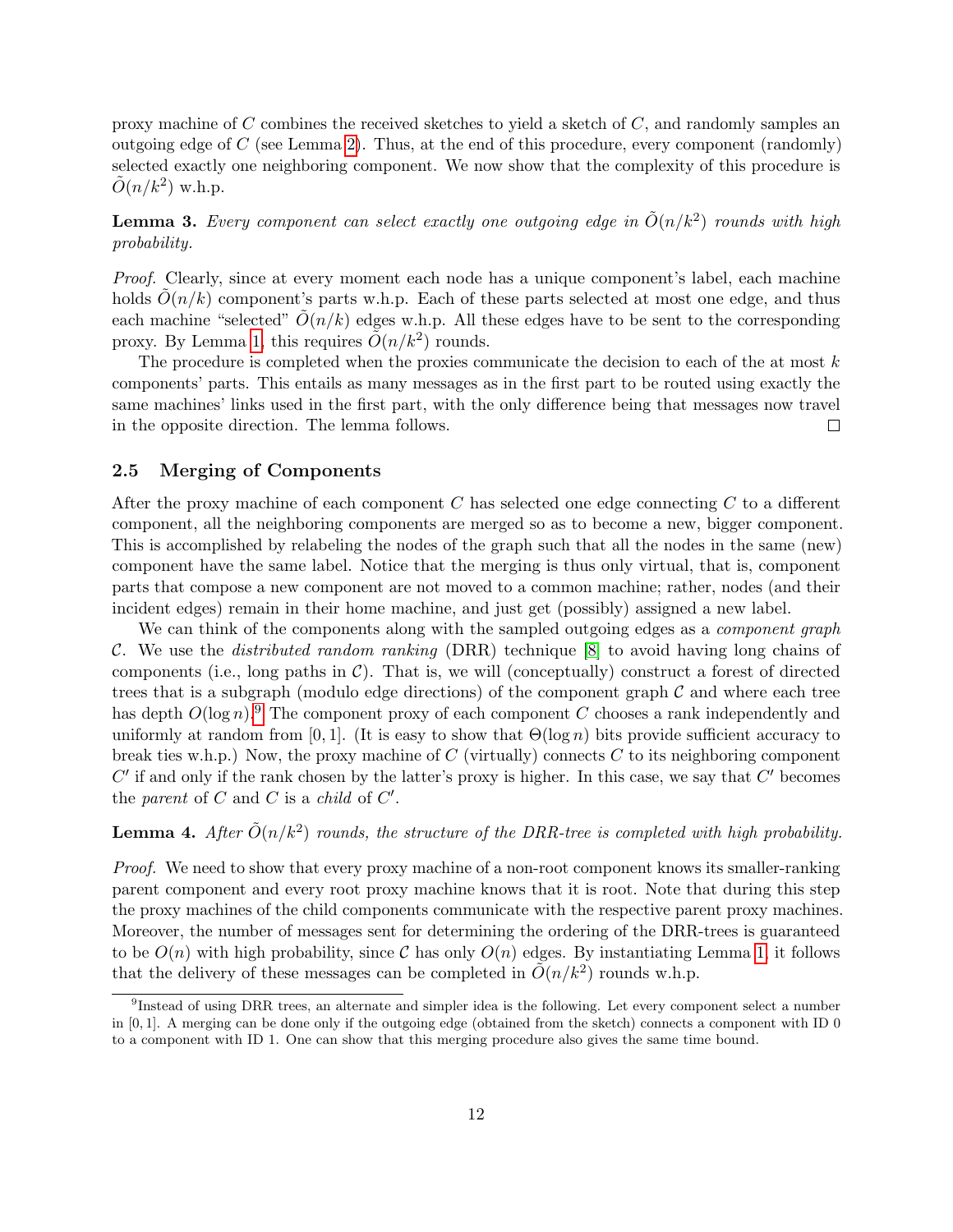Since links are bidirectional, the parent proxies are able to send their replies within the same number of rounds, by re-running the message schedule of the child-to-parent communication in reverse order.  $\Box$ 

If a component has the highest rank among all its neighbors (in  $\mathcal{C}$ ), we call it a root component. Since every component except root components connects to a component with higher rank, the resulting structure is a set of disjoint rooted trees.

In the next step, we will merge all components of each tree into a single new component such that all vertices that are part of some component in this tree receive the label of the root. Consider a tree  $\mathcal T$ . We proceed level-wise (in parallel for all trees) and start the merging of components at the leafs that are connected to a (lower-ranking) parent component C.

<span id="page-12-1"></span>**Lemma 5.** There is a distributed algorithm that merges all trees of the DRR forest in  $\tilde{O}(dn/k^2)$ rounds with high probability, where d is the largest depth of any tree.

Proof. We proceed in d iterations by merging the (current) leaf components with their parents in the tree. Thus it is sufficient to analyze the time complexity of a single iteration. To this end, we describe a procedure that changes the component labels of all vertices that are in leaf components in the DRR forest to the label of the respective parent in  $\tilde{O}(n/k^2)$  rounds.

At the beginning of each iteration, we select a new proxy for each component  $C$  by querying the shared hash function  $h_{i,o}(C)$ , where  $\rho$  is the current iteration number. This ensures that there are no dependencies between the proxies used in each iteration. We know from Lemma [4](#page-11-2) that there is a message schedule such that leaf proxies can communicate with their respective parent proxy in  $\tilde{O}(n/k^2)$  rounds (w.h.p.) and vice versa, and thus every leaf proxy knows the component label of its parent. We have already shown in Lemma [3](#page-11-3) that we can deliver a message from each component part to its respective proxy (when combining the sketches) in  $\tilde{O}(n/k^2)$  rounds. Hence, by re-running this message schedule, we can broadcast the parent label from the leaf proxy to each component part in the same time. Each machine that receives the parent label locally changes the component label of the vertices that are in the corresponding part.  $\Box$ 

The following result is proved in [\[8,](#page-19-2) Theorem 11]. To keep the paper self-contained we also provide a direct and simpler proof for this result (see Appendix).

<span id="page-12-2"></span>**Lemma 6** ([\[8,](#page-19-2) Theorem 11]). The depth of each DRR tree is  $O(\log n)$  with high probability.

#### <span id="page-12-0"></span>2.6 Analysis of the Time Complexity

We now show that the number of phases required by the algorithm to determine the connected components of the input graph is  $O(\log n)$ . At the beginning of each phase i, distributed across the k machines there are  $c_i$  distinct components. At the beginning of the algorithm each node is identified as a component, and thus  $c_0 = n$ . The algorithm ends at the completion of phase  $\varphi$ , where  $\varphi$  is the smallest integer such that  $c_{\varphi}=cc(G)$ , where  $cc(G)$  denotes the number of connected components of the input graph G. If pairs of components were merged in each phase, it would be straightforward to show that the process would terminate in at most  $O(\log n)$  phases. However, in our algorithm each component connects to its neighboring component if and only if the latter has a higher rank. Nevertheless, it is not difficult to show that this slightly different process also terminates in  $O(\log n)$  phases w.h.p. (that is, components gets merged "often enough"). The intuition for this result is that, since components' ranks are taken randomly, for each component the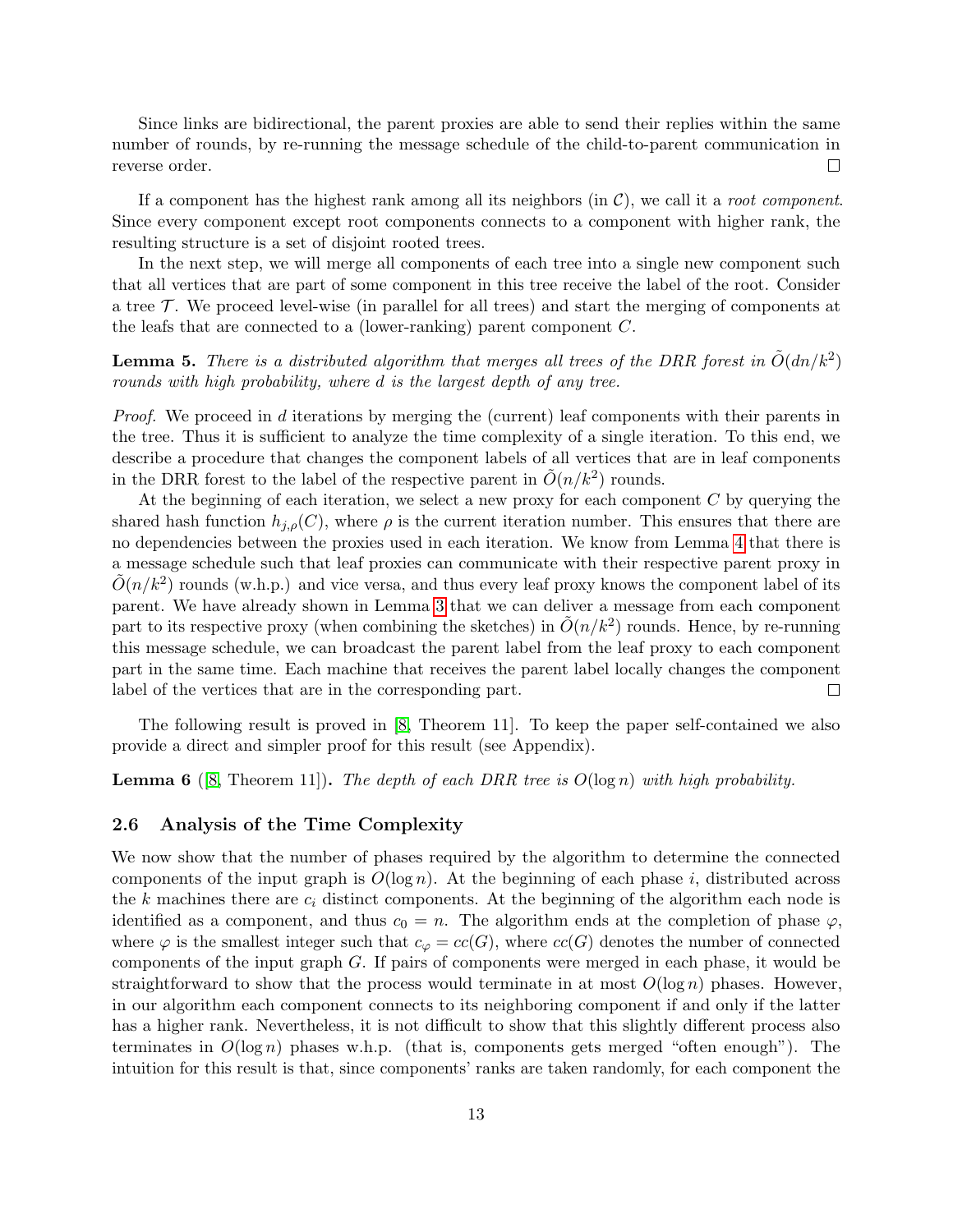probability that its neighboring component has a higher rank is exactly one half. Hence, on average half of the components will not be merged with their own neighbor: each of these components thus becomes a root of one component, which means that, on average, the number of new components will be half as well.

<span id="page-13-0"></span>**Lemma 7.** After  $12 \log n$  phases, the component labels of the vertices correspond to the connected components of G with high probability.

*Proof.* Replace the  $c_i$ 's with corresponding random variables  $C_i$ 's, and consider the stochastic process defined by the sequence  $C_0, C_1, \ldots, C_{\varphi}$ . Let  $\overline{C}_i$  be the random variable that counts the number of components that actually participate at the merging process of phase  $i$ , because they do have an outgoing edge to another component. Call these components participating components. Clearly, by definition,  $\bar{C}_i \leq C_i$ .

We now show that, for every phase  $i \in [\varphi - 1]$ ,  $E[E[\bar{C}_{i+1} | \bar{C}_i]] \le E[\bar{C}_i]/2$ . To this end, fix a generic phase i and a random ordering of its  $\overline{C}_i$  participating components. Define random variables  $X_{i,1}, X_{i,2}, \ldots, X_{i,\bar{C}_i}$  where  $X_{i,j}$  takes value 1 if the j-th participating component will be a root of a participating tree/component for phase  $i+1$ , and 0 otherwise. Then,  $\bar{C}_{i+1} \mid \bar{C}_i = \sum_{j=1}^{\bar{C}_i} X_{i,j}$  is the number of participating components for phase  $i + 1$ . As we noticed before, for any  $i \in [\varphi - 1]$ and  $j \in [\bar{C}_i]$ , the probability that a participating component will not be merged to its neighboring component, and thus become a root of a tree/component for phase  $i+1$  is exactly one half. Therefore,

$$
\Pr(X_{i,j} = 1) \le 1/2.
$$

Hence, by the linearity of expectation, we have that

$$
\mathcal{E}[\bar{C}_{i+1} | \bar{C}_i] = \sum_{j=1}^{\bar{C}_i} \mathcal{E}[X_{i,j}] = \sum_{j=1}^{\bar{C}_i} \Pr(X_{i,j} = 1) \le \frac{\bar{C}_i}{2}.
$$

Then, using again the linearity of expectation,

$$
\mathbb{E}[\mathbb{E}[\bar{C}_{i+1} | \bar{C}_{i}]] \le \mathbb{E}\left[\frac{\bar{C}_{i}}{2}\right] = \frac{\mathbb{E}[\bar{C}_{i}]}{2}.
$$

We now leverage this result to prove the claimed statement. Let us call a phase successful if it reduces the number of participating components by a factor of at most 3/4. By Markov's inequality, the probability that phase  $i$  is not successful is

$$
\Pr\left(\mathrm{E}[\bar{C}_{i+1} | \bar{C}_{i}] > \frac{3}{4} \mathrm{E}[\bar{C}_{i}] \right) < \frac{\mathrm{E}[\mathrm{E}[\bar{C}_{i+1} | \bar{C}_{i}]]}{(3/4)\mathrm{E}[\bar{C}_{i}]}
$$
  

$$
\leq \frac{\mathrm{E}[\bar{C}_{i}]}{2} \cdot \frac{4}{3\mathrm{E}[\bar{C}_{i}]} = \frac{2}{3},
$$

and thus the probability that a phase of the algorithm is successful is at least  $1/3$ . Now consider a sequence of  $12 \log n$  phases of the algorithm. We shall prove that within that many phases the algorithm w.h.p. has reduced the number of participating components a sufficient number of times so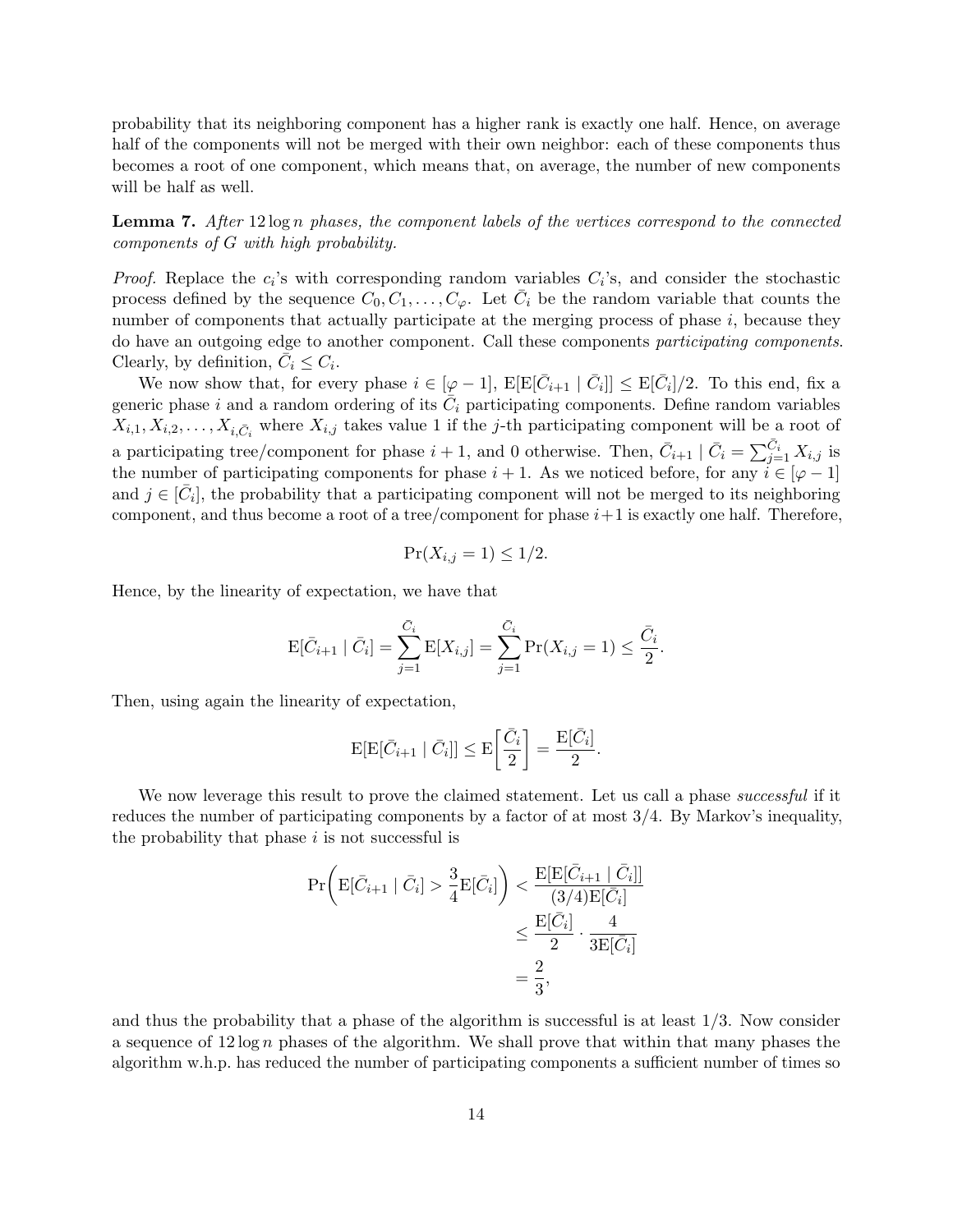that the algorithm has terminated, that is,  $\varphi \leq 12 \log n$  w.h.p. Let  $X_i$  be an indicator variable that takes value 1 if phase  $i$  is successful, and 0 otherwise (this also includes the case that the  $i$ -th phase does not take place because the algorithm already terminated). Let  $X = \sum_{i=1}^{12 \log n} X_i$  be the number of successful phases out of the at most  $12 \log n$  phases of the algorithm. Since  $Pr(X_i = 1) \ge 1/3$ , by the linearity of expectation we have that

$$
E[X] = \sum_{i=1}^{12 \log n} E[X_i] = \sum_{i=1}^{12 \log n} \Pr(X_i = 1) \ge \frac{12 \log n}{3} = 4 \log n.
$$

As the  $X_i$ 's are independent we can apply a standard Chernoff bound, which gives

$$
\Pr(X \le \log n) \le e^{-4\log n(3/4)^2/2} = e^{-\frac{9}{8}\log n} < \frac{1}{n}.
$$

Hence, with high probability  $12 \log n$  phases are enough to determine all the components of the input graph.  $\Box$ 

Theorem 1. There is a distributed algorithm in the k-machine model that determines the connected components of a graph G in  $\tilde{O}(n/k^2)$  rounds with high probability.

*Proof.* By Lemma [7,](#page-13-0) the algorithm finishes in  $O(\log n)$  phases with high probability. To analyze the time complexity of an individual phase, recall that it takes  $\tilde{O}(n/k^2)$  rounds to sample an outgoing edge (see Lemma [3\)](#page-11-3). Then, building the DRR forest requires  $\tilde{O}(n/k^2)$  additional rounds, according to Lemma [4.](#page-11-2) Merging each DRR tree  $\mathcal T$  in a level-wise fashion (in parallel) takes  $\tilde O(dn/k^2)$  rounds (see Lemma [5\)](#page-12-1), where d is the depth of  $\mathcal T$  which, by virtue of Lemma [6,](#page-12-2) is bounded by  $O(\log n)$ . Since each of these time bounds hold with high probability, and the algorithm consists of  $O(\log n)$ phases with high probability, by the union bound we conclude that the total time complexity of the algorithm is  $\tilde{O}(n/k^2)$  with high probability.  $\Box$ 

We conclude the section by noticing that it is easy to output the actual number of connected components after the termination of our algorithm: every machine just needs to send "YES" directly to the proxies of each of the components' labels it holds, and subsequently such proxies will send the labels of the components for which they received "YES" to one predetermined machine. Since the communication is performed via the components' proxies, it follows from Lemma [1](#page-8-2) that the first step takes  $\tilde{O}(n/k^2)$  rounds w.h.p., and the second step takes only  $O(\log n)$  rounds w.h.p.

### <span id="page-14-0"></span>3 Applications

In this section we describe how to use our fast connectivity algorithm as a building block to solve several other fundamental graph problems in the k-machine model in time  $\tilde{O}(n/k^2)$ .

### 3.1 Constructing a Minimum Spanning Tree

Given a weighted graph where each edge  $e = (u, v)$  has an associated weight  $w(e)$ , initially known to both the home machines of u and v, the minimum spanning tree (MST) problem asks to output a set of edges that form a tree, connect all nodes, and have the minimum possible total weight. Klauck et al. [\[22\]](#page-20-0) show that  $\Omega(n/k)$  rounds are necessary for constructing any spanning tree (ST), assuming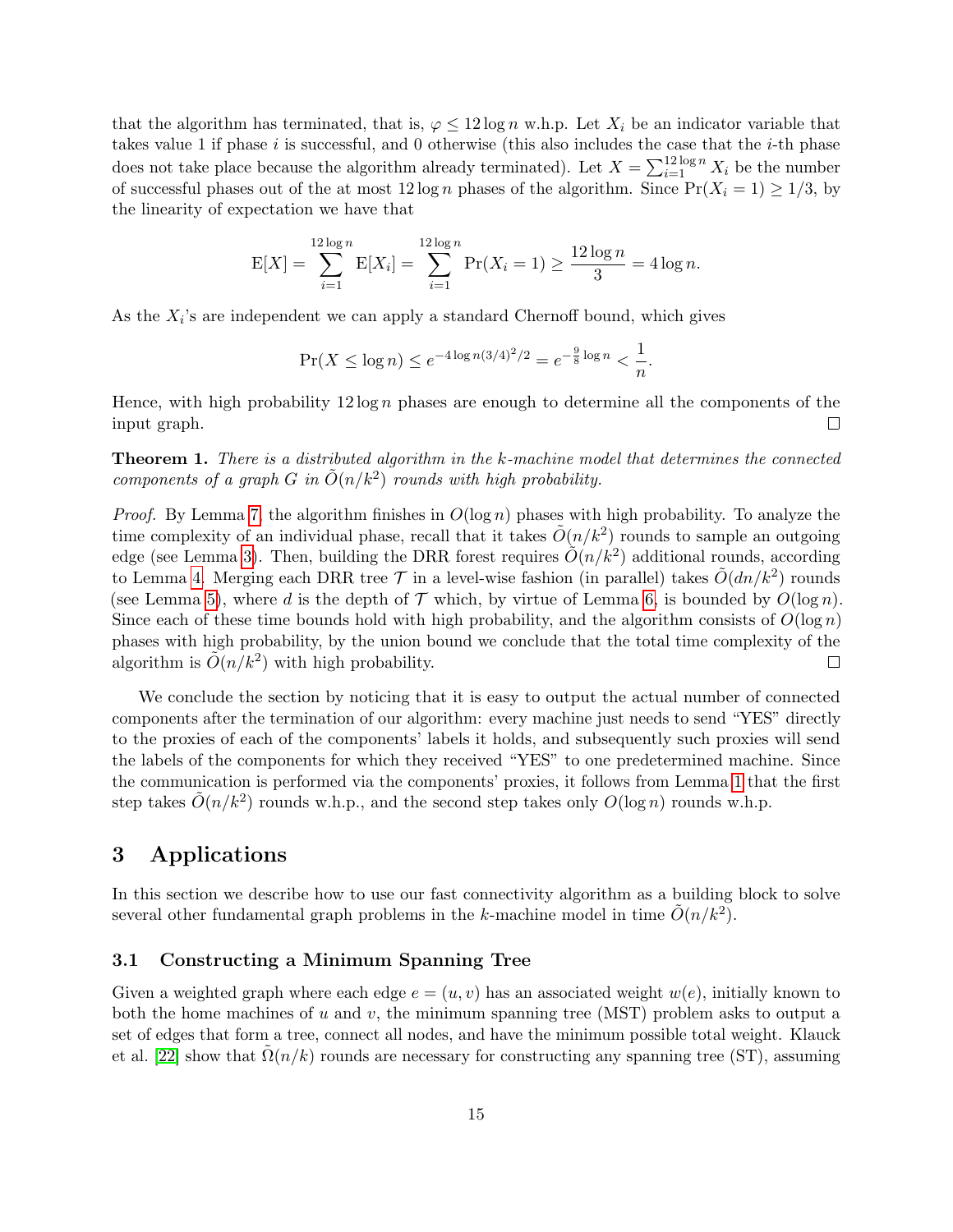that, for every spanning tree edge  $e = (u, v)$ , the home machine of u and the home machine of v must both output  $(u, v)$  as being part of the ST. Here we show that we can break the  $\Omega(n/k)$  barrier, under the slightly less stringent requirement that each spanning tree edge  $e = (u, v)$  is returned by at least *one* machine, but not necessarily by both the home machines of  $u$  and  $v$ .

Our algorithm mimics the multi-pass MST construction procedure of [\[2\]](#page-19-3), originally devised for the (centralized) streaming model. To this end we modify our connectivity procedure of Section [2,](#page-6-0) by ensuring that when a component proxy  $C$  chooses an outgoing edge  $e$ , this is the minimum weight outgoing edge (MWOE) of  $C$  with high probability.

We now describe the *i*-th phase of this MST construction in more detail. Analogously to the connectivity algorithm in Section [2,](#page-6-0) the proxy of each component  $C$  determines an outgoing edge  $e_0$  which, by the guarantees of our sketch construction (Lemma [2\)](#page-10-2), is chosen uniformly at random from all possible outgoing edges of C.

We then repeat the following edge-elimination process  $t = \Theta(\log n)$  times: The proxy broadcasts  $w(e_0)$  to every component part of C. Recall from Lemma [3](#page-11-3) that this communication is possible in  $\tilde{O}(n/k^2)$  rounds. Upon receiving this message, the machine M of a part P of C constructs a new sketch  $s_u$  for each  $u \in P$ , but first zeroes out all entries in  $a_u$  that refer to edges of weight  $> w(e_0)$ . (See Section [2.3](#page-9-0) for a more detailed description of  $a_u$  and  $s_u$ .) Again, we combine the sketches of all vertices of all parts of C at the proxy of C, which in turn samples a new outgoing edge  $e_1$  for C. Since each time we sample a randomly chosen edge and eliminate all higher weight edges, it is easy to see that the edge  $e_t$  is the MWOE of C w.h.p. Thus, the proxy machine of C includes the edge  $e_t$  as part of the MST output. Note that this additional elimination procedure incurs only a logarithmic time complexity overhead.

At the end of each phase, we proceed by (virtually) merging the components along their MWOEs in a similar manner as for the connectivity algorithm (see Section [2.5\)](#page-11-0), thus requiring  $\tilde{O}(n/k^2)$ rounds in total.

Let  $E$  be the set of added outgoing edges. Since the components of the connectivity algorithm eventually match the actual components of the input graph, the graph H on the vertices  $V(G)$ induced by  $E$  connects all vertices of  $G$ . Moreover, since components are merged according to the trees of the DRR-process (see Section [2.5\)](#page-11-0), it follows that  $H$  is cycle-free.

We can now fully classify the complexity of the MST problem in the k-machine model:

**Theorem 2.** There exists an algorithm for the k-machine model that outputs an MST in

- (a)  $\tilde{O}(n/k^2)$  rounds, if each MST-edge is output by at least one machine, or in
- (b)  $\tilde{O}(n/k)$  rounds, if each MST-edge e is output by both machines that hold an endpoint of e.

Both bounds are tight up to polylogarithmic factors.

### 3.2  $O(\log n)$ -Approximation for Min-Cut

Here we show the following result for the min-cut problem in the k-machine model.

**Theorem 3.** There exists an  $O(\log n)$ -approximation algorithm for the min-cut problem in the k-machine model that runs in  $\tilde{O}(n/k^2)$  rounds with high probability.

Proof. We use exponentially growing sampling probabilities for sampling edges and then check connectivity, leveraging a result by Karger [\[18\]](#page-20-11). This procedure was proposed in [\[15\]](#page-20-12) in the classic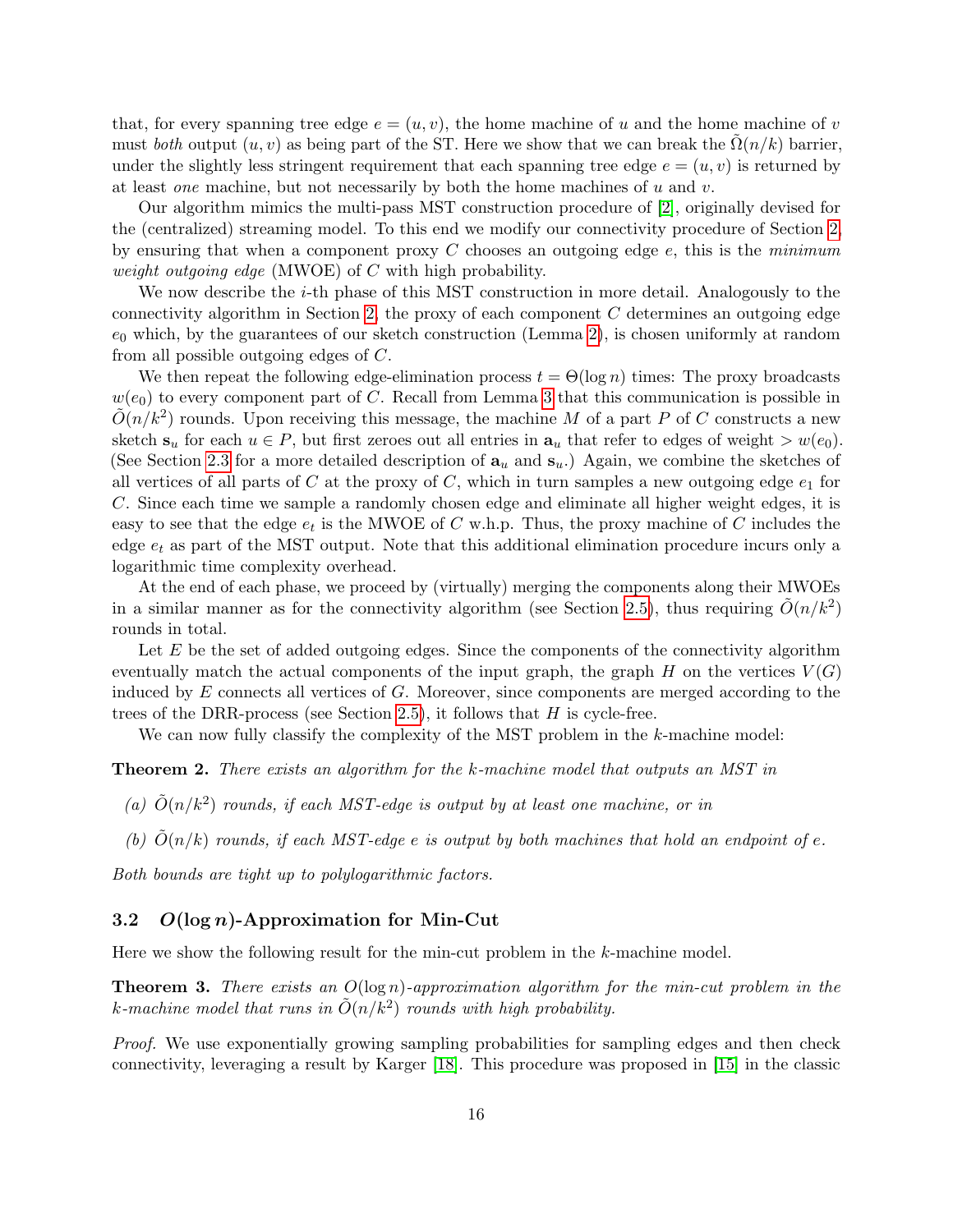$\mathcal{CONGEST}$  model, and can be implemented in the k-machine model as well, where we use our fast connectivity algorithm (in place of Thurimella's algorithm [\[42\]](#page-22-7) used in [\[15\]](#page-20-12)). The time complexity is dominated by the connectivity-testing procedure, and thus is  $\tilde{O}(n/k^2)$  w.h.p.  $\Box$ 

### 3.3 Algorithms for Graph Verification Problems

It is well known that graph connectivity is an important building block for several graph verification problems (see, e.g., [\[11\]](#page-20-5)). We now analyze some of such problems, formally defined, e.g., in Section 2.4 of [\[11\]](#page-20-5), in the k-machine model.

Theorem 4. There exist algorithms for the k-machine model that solve the following verification problems in  $\tilde{O}(n/k^2)$  rounds with high probability: spanning connected subgraph, cycle containment, e-cycle containment, cut, s-t connectivity, edge on all paths, s-t cut, bipartiteness.

Proof. We discuss each problem separately.

**Cut verification:** remove the edges of the given cut from  $G$ , and then check whether the resulting graph is connected.

s-t connectivity verification: run the connectivity algorithm and then verify whether s and t are in the same connected component by checking whether they have the same label.

Edge on all paths verification: since e lies on all paths between u and v iff u and v are disconnected in  $G \setminus \{e\}$ , we can simply use the s-t connectivity verification algorithm of previous point.

s-t cut verification: to verify if a subgraph is an s-t cut, simply verify s-t connectivity of the graph after removing the edges of the subgraph.

Bipartiteness verification: use the connectivity algorithm and the reduction presented in Section 3.3 of [\[2\]](#page-19-3).

Spanning connected subgraph, cycle containment, and e-cycle containment verification: these also follow from the reductions given in [\[11\]](#page-20-5).  $\Box$ 

### <span id="page-16-0"></span>4 Lower Bounds for Verification Problems

In this section we show that  $\tilde{\Omega}(n/k^2)$  rounds is a fundamental lower bound for many graph verification problems in the k-machine model. To this end we will use results from the classical theory of communication complexity [\[23\]](#page-20-13), a popular way to derive lower bounds in distributed message-passing models [\[11,](#page-20-5) [36,](#page-21-13) [37\]](#page-21-14).

Even though many verification problems are known to satisfy a lower bound of  $\tilde{\Omega}(D + \sqrt{\frac{D}{D}})$  $\overline{n})$  in Even though many vermeation problems are known to satisfy a lower bound of  $\Omega(D + \sqrt{n})$  in<br>the classic distributed  $\mathcal{CONGEST}$  model [\[11\]](#page-20-5), the reduction of [11] encodes a  $\Theta(\sqrt{n})$ -instance of set disjointness, requiring at least one node to receive  $\tilde{\Theta}(\sqrt{n})$  information across a single short "highway" disjointness, requiring at least one node to receive  $\Theta(\sqrt{n})$  information across a single short inghway<br>path or via  $\Theta(\sqrt{n})$  longer paths of length  $\Theta(\sqrt{n})$ . Moreover, we assume the random vertex partition model, whereas the results of [\[11\]](#page-20-5) assume a worst case distribution. Lastly, any pair of machines can communicate directly in the k-machine model, thus breaking the  $\Omega(D)$  bound for the CONGEST model.

Our complexity bounds follow from the communication complexity of 2-player set disjointness in the random input partition model (see [\[22\]](#page-20-0)). While in the standard model of communication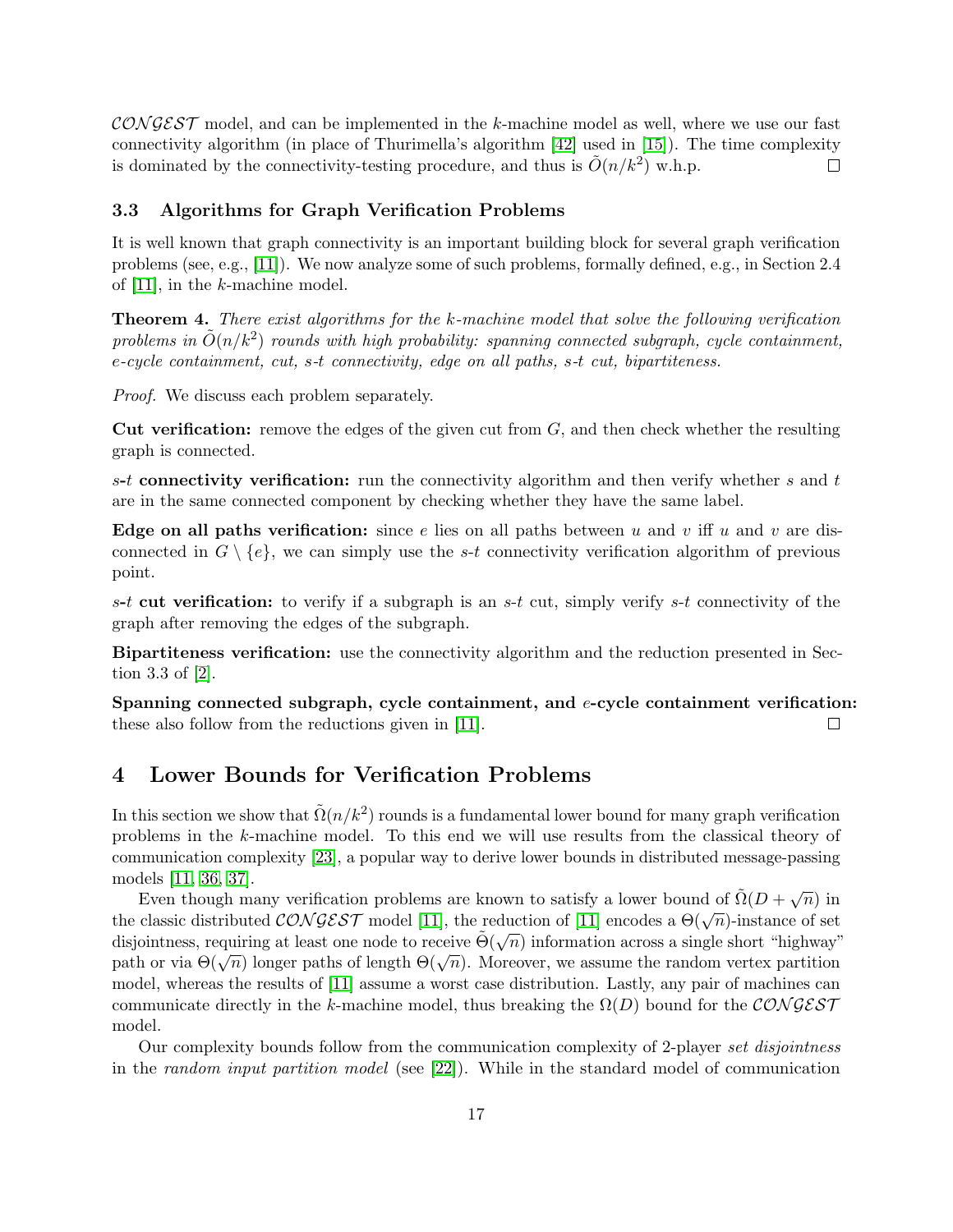complexity there are 2 players, Alice and Bob, and Alice (resp., Bob) receives an input vector X (resp., Y) of b bits [\[23\]](#page-20-13), in the random input partition model Alice receives X and, in addition, each bit of Y has probability 1/2 to be revealed to Alice. Bob's input is defined similarly with respect to X. In the set disjointness problem, Alice and Bob must output 1 if and only if there is no index i such that  $X[i] = Y[i] = 1$ . The following result holds.

<span id="page-17-0"></span>**Lemma 8** ([\[22,](#page-20-0) Lemma 3.2]). For some constant  $\epsilon > 0$ , every randomized communication protocol that solves set disjointness in the random input partition model of 2-party communication complexity with probability at least  $1 - \epsilon$ , requires  $\Omega(b)$  bits.

Now we can show the main result of this section.

**Theorem 5.** There exists a constant  $\gamma > 0$  such that any  $\gamma$ -error algorithm A has round complexity of  $\tilde{\Omega}(n/k^2)$  on an n-node vertex graph of diameter 2 in the k-machine model, if A solves any of the following problems: connectivity, spanning connected subgraph, cycle containment, e-cycle containment, s-t-connectivity, cut, edge on all paths, and s-t-cut.

Proof. The high-level idea of the proof is similar to the simulation theorem of [\[11\]](#page-20-5). We present the argument for the spanning connected subgraph problem defined below. The remaining problems can be reduced to the SCS problem using reductions similar to those in [\[11\]](#page-20-5).

In the spanning connected subgraph  $(SCS)$  problem we are given a graph  $G$  and a subgraph  $H \subseteq G$  and we want to verify whether H spans G and is connected. We will show, through a reduction from 2-party set disjointness, that any algorithm for SCS in the k-machine model requires  $\tilde{\Omega}(n/k^2)$  rounds.

Given an instance of the 2-party set disjointness problem in the random partition model we will construct the following input graphs  $G$  and  $H$ . The nodes of  $G$  consist of 2 special nodes  $s$  and t, and nodes  $u_1, \ldots, u_b, v_1, \ldots, v_b$ , for  $b = (n-2)/2$ . (For clarity of presentation, we assume that  $(n-2)/2$  and  $k/2$  are integers.) The edges of G consist of the edges  $(s,t)$ ,  $(u_i, v_i)$ ,  $(s, u_i)$ ,  $(v_i, t)$ , for  $1 \leq i \leq b$ .

Let  $\mathcal{M}_A$  be the set of machines simulated by Alice, and let  $\mathcal{M}_B$  be the set of machines simulated by Bob, where  $|\mathcal{M}_A| = |\mathcal{M}_B| = k/2$ . First, Alice and Bob use shared randomness to choose the machines  $M_X$  and  $M_Y$  that receive the vertices s and t. If  $M_X \neq M_Y$ , then Alice assigns t to a machine chosen randomly from  $\mathcal{M}_A$ , and Bob assigns s to a random machine in  $\mathcal{M}_B$ . Otherwise, if  $M_X$  and  $M_Y$  denote the same machine, Alice and Bob output 0 and terminate the simulation.

The subgraph  $H$  is determined by the disjointness input vectors  $X$  and  $Y$  as follows:  $H$  contains all nodes of G and the edges  $(u_i, v_i)$ ,  $(s, t)$ ,  $1 \le i \le b$ . Recall that, in the random partition model, X and Y are randomly distributed between Alice and Bob, but Alice knows all X and Bob knows all of Y. Hence, Alice and Bob mark the corresponding edges as being part of  $H$  according to their respective input bits. That is, if Alice received  $X[i]$  (i.e. Bob did not receive  $X[i]$ ), she assigns the node  $u_i$  to a random machine in  $\mathcal{M}_A$  and adds the edge  $(s, u_i)$  to H if and only if  $X[i] = 0$ . Similarly, the edge  $(v_i, t)$  is added to H if and only if  $Y[i] = 0$  (by either Alice or Bob depending on who receives  $Y[i]$ . See Figure [1.](#page-18-0) Note that, since X and Y were assigned according to the random input partition model, the resulting distribution of vertices to machines adheres to the random vertex partition model. Clearly,  $H$  is an SCS if and only if  $X$  and  $Y$  are disjoint.

We describe the simulation from Alice's point of view (the simulation for Bob is similar): Alice locally maintains a counter  $r_A$ , initialized to 1, that represents the current round number. Then, she simulates the run of A on each of her  $k/2$  machines, yielding a set of  $\ell$  messages  $m_1, \ldots, m_\ell$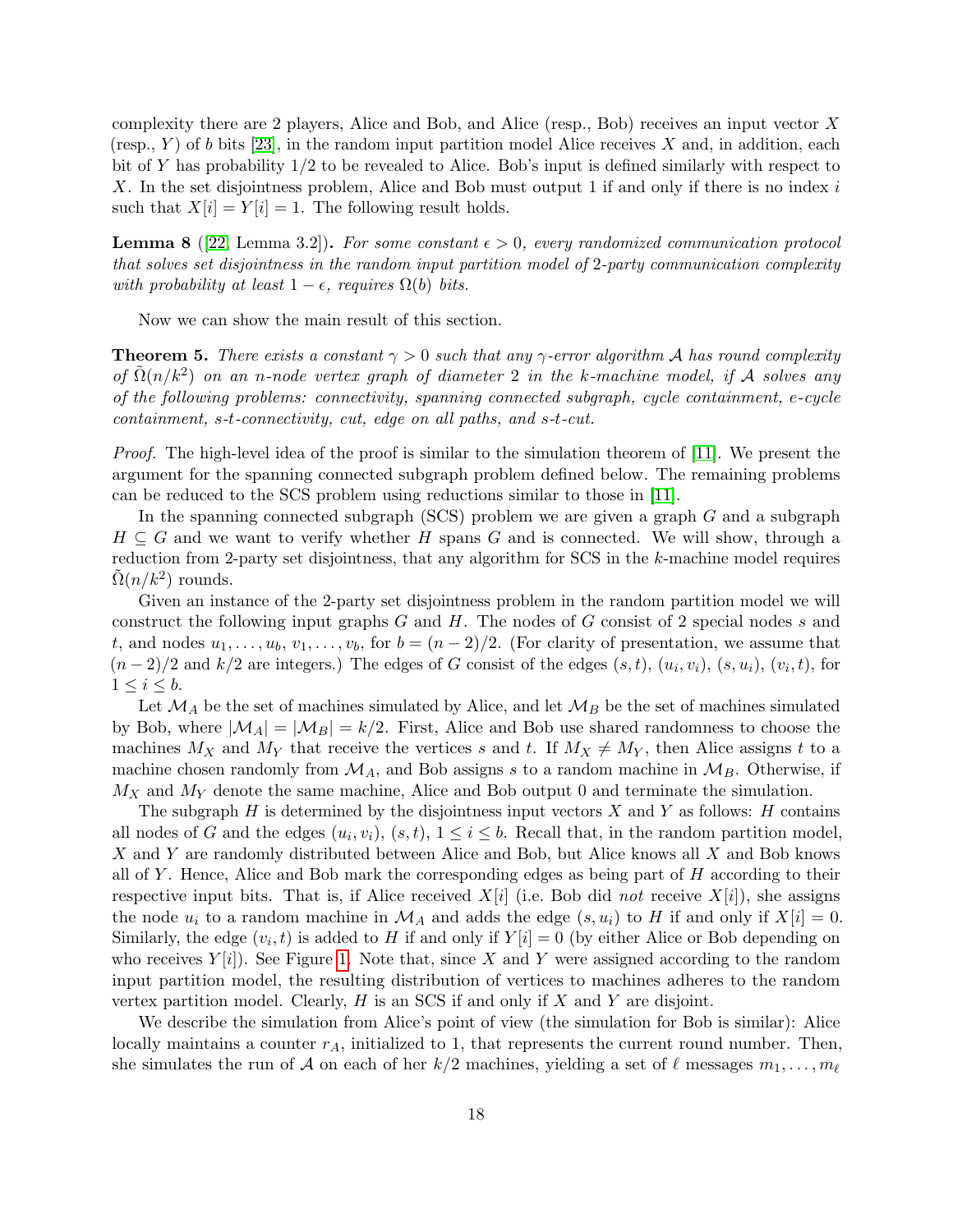

<span id="page-18-0"></span>Figure 1: The graph construction for the spanning connected subgraph problem, given a set disjointness instance where  $X[1] = 0$ ,  $Y[1] = 1$ ,  $X[i] = 1$ ,  $Y[i] = 0$ , and  $X[b] = Y[b] = 0$ . The thick edges are the edges of subgraph H. The subgraph H contains all edges  $(u_i, v_i)$   $(1 \le i \le b)$  and  $(s, t)$ ; the remaining edges of H are determined by the input vectors X and Y of the set disjointness instance.

of  $O(polylog(n))$  bits each that need to be sent to Bob to simulate the algorithm on his machines in the next round. By construction, we have that  $0 \leq \ell \leq \lceil k^2/4 \rceil$ . To send these messages in the (asynchronous) 2-party random partition model of communication complexity, Alice sends a message  $\langle \ell, (M_1, m_1, M_2), \ldots, (M_\ell, m_\ell, M_{\ell+1}) \rangle$  to Bob, where a tuple  $(M_i, m_i, M_{i+1})$  corresponds to a message  $m_i$  generated by machine  $M_i$  simulated by Alice and destined to machine  $M_{i+1}$  simulated at Bob. Upon receiving this message, Bob increases its own round counter and then locally simulates the next round of his machines by delivering the messages to the appropriate machines. Adding the source and destination fields to each message incurs an overhead of only  $O(\log k) = O(\log n)$ bits, hence the total communication generated by simulating a single round of  $A$  is upper bounded by  $\tilde{O}(k^2)$ . Therefore, if A takes T rounds to solve SCS in the k-machine model, then this gives us an  $O(Tk^2)$  polylog(n))-bit communication complexity protocol for set disjointness in the random partition model, as the communication between Alice and Bob is determined by the communication across the  $\Theta(k^2)$  links required for the simulation, each of which can carry  $O(polylog(n))$  bits per round. Note that if  $\mathcal A$  errs with probability at most  $\gamma$ , then the simulation errs with probability at most  $\gamma + 1/k$ , where the extra  $1/k$  term comes from the possibility that machines  $M_X$  and  $M_Y$ refer to the same machine. For large enough k and small enough  $\gamma$  we have  $\gamma + 1/k < \epsilon$ . It follows that we need to simulate at least  $T = \tilde{\Omega}(n/k^2)$  many rounds, since by Lemma [8](#page-17-0) the set disjointness problem requires  $\Omega(b)$  bits in the random partition model, when the error is smaller than  $\epsilon$ .  $\Box$ 

Interestingly, our lower bounds hold even for graphs of diameter 2, which is in contrast to the analogous results for the classic distributed  $\mathcal{CONGEST}$  model assumed in [\[11\]](#page-20-5). We remark that the lower bound of connectivity verification was already shown in [\[22\]](#page-20-0).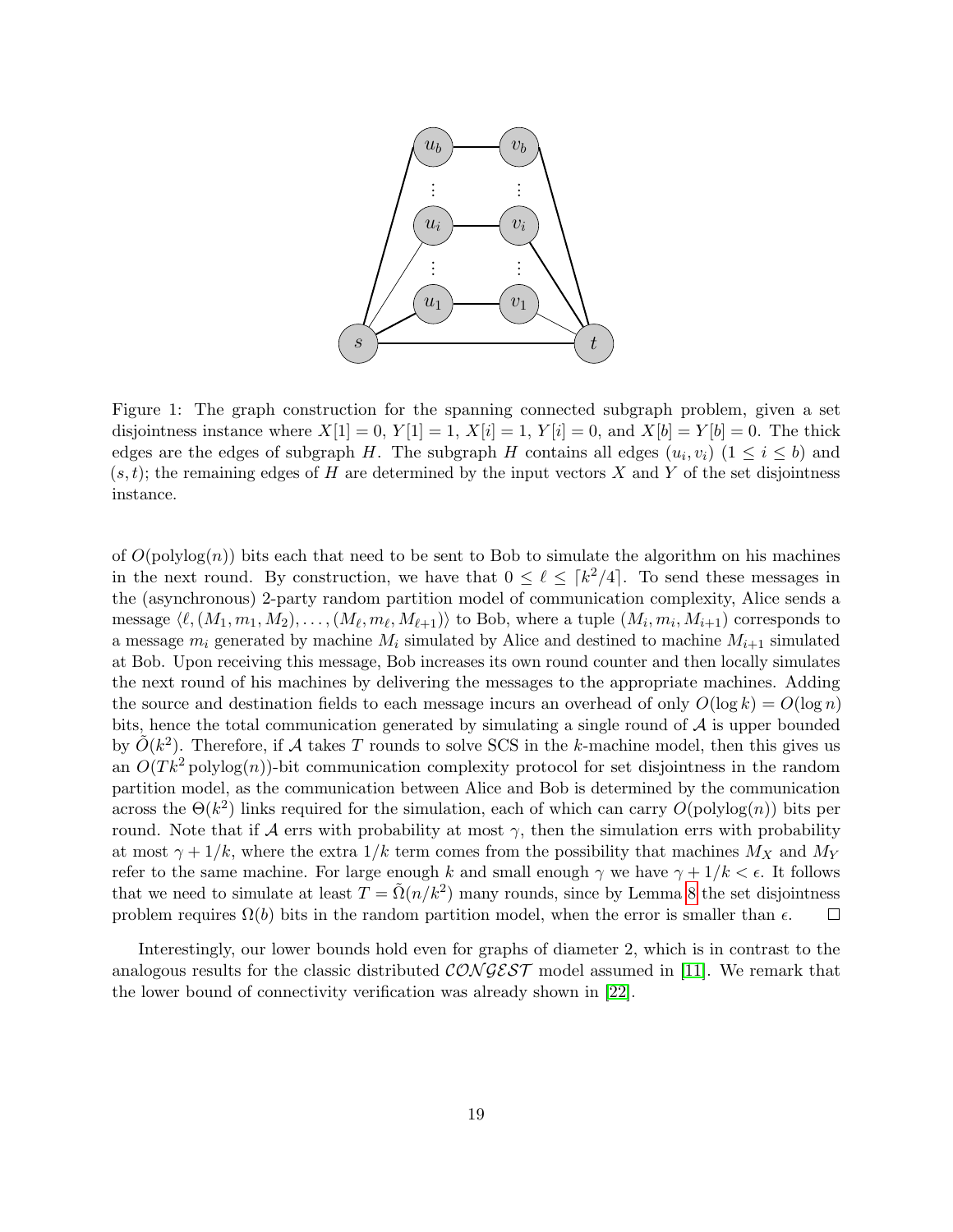# 5 Conclusions

There are several natural directions for future work. Our connectivity algorithm is randomized: it would be interesting to study the deterministic complexity of graph connectivity in the  $k$ -machine model. Specifically, does graph connectivity admit a  $\tilde{O}(n/k^2)$  deterministic algorithm? Investigating higher-order connectivity, such as 2-edge/vertex connectivity, is also an interesting research direction. A general question motivated by the algorithms presented in this paper is whether one can design algorithms that have superlinear scaling in  $k$  for other fundamental graph problems. Some recent results in this directions are in [\[38\]](#page-21-3).

Acknowledgments. The authors would like to thank Mohsen Ghaffari, Seth Gilbert, Andrew McGregor, Danupon Nanongkai, and Sriram V. Pemmaraju for helpful discussions.

# References

- <span id="page-19-0"></span>[1] Giraph, http://giraph.apache.org/.
- <span id="page-19-3"></span>[2] Kook Jin Ahn, Sudipto Guha, and Andrew McGregor. Analyzing graph structure via linear measurements. In Proceedings of the 23rd Annual ACM-SIAM Symposium on Discrete Algorithms (SODA), pages 459–467, 2012.
- <span id="page-19-4"></span>[3] Kook Jin Ahn, Sudipto Guha, and Andrew McGregor. Graph sketches: sparsification, spanners, and subgraphs. In Proceedings of the 31st ACM Symposium on Principles of Database Systems (PODS), pages 5–14, 2012.
- <span id="page-19-7"></span>[4] Noga Alon, László Babai, and Alon Itai. A fast and simple randomized parallel algorithm for the maximal independent set problem. J. Algorithms, 7(4):567–583, 1986.
- <span id="page-19-8"></span>[5] Noga Alon, Ronitt Rubinfeld, Shai Vardi, and Ning Xie. Space-efficient local computation algorithms. In Proceedings of the 23rd Annual ACM-SIAM Symposium on Discrete Algorithms (SODA), pages 1132–1139, 2012.
- <span id="page-19-6"></span>[6] Otakar Boruvka. O Jistém Problému Minimálním (About a Certain Minimal Problem). Práce Mor. Prírodoved. Spol. v Brne III, 3, 1926.
- <span id="page-19-5"></span>[7] Keren Censor-Hillel, Petteri Kaski, Janne H. Korhonen, Christoph Lenzen, Ami Paz, and Jukka Suomela. Algebraic methods in the congested clique. In Proceedings of the 34th ACM Symposium on Principles of Distributed Computing (PODC), pages 143–152, 2015.
- <span id="page-19-2"></span>[8] Jen-Yeu Chen and Gopal Pandurangan. Almost-optimal gossip-based aggregate computation. SIAM J. Comput., 41(3):455–483, 2012.
- <span id="page-19-1"></span>[9] Fan Chung and Olivia Simpson. Distributed algorithms for finding local clusters using heat kernel pagerank. In Proceedings of the 12th Workshop on Algorithms and Models for the Web-graph (WAW), pages 77–189, 2015.
- <span id="page-19-9"></span>[10] Graham Cormode and Donatella Firmani. A unifying framework for  $\ell_0$ -sampling algorithms. Distributed and Parallel Databases, 32(3):315–335, 2014.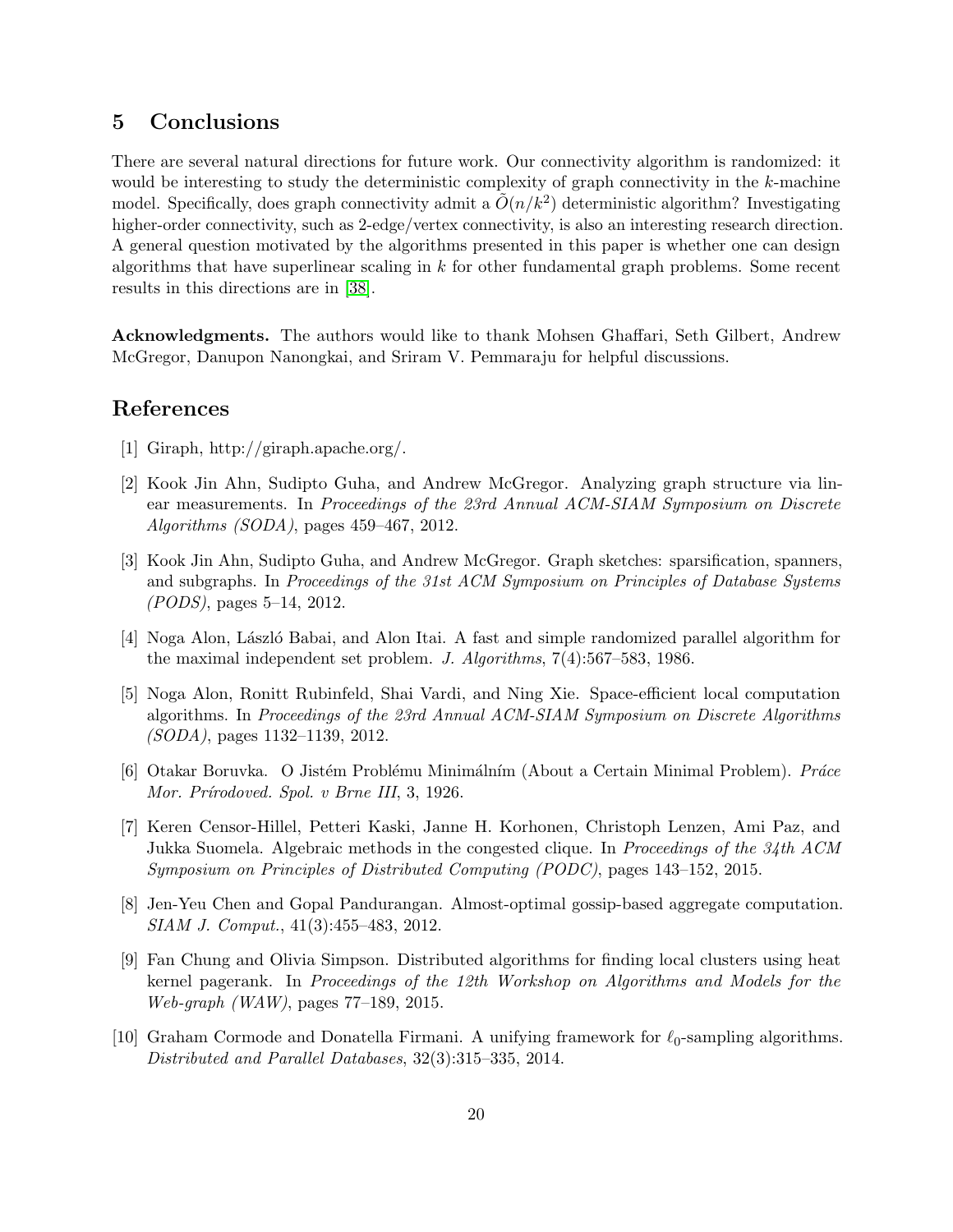- <span id="page-20-5"></span>[11] Atish Das Sarma, Stephan Holzer, Liah Kor, Amos Korman, Danupon Nanongkai, Gopal Pandurangan, David Peleg, and Roger Wattenhofer. Distributed verification and hardness of distributed approximation. SIAM J. Comput., 41(5):1235–1265, 2012.
- <span id="page-20-3"></span>[12] Andrew Drucker, Fabian Kuhn, and Rotem Oshman. On the power of the congested clique model. In Proceedings of the 33rd ACM Symposium on Principles of Distributed Computing (PODC), pages 367–376, 2014.
- <span id="page-20-6"></span>[13] Michael Elkin, Hartmut Klauck, Danupon Nanongkai, and Gopal Pandurangan. Can quantum communication speed up distributed computation? In Proceedings of the 33rd ACM Symposium on Principles of Distributed Computing (PODC), pages 166–175, 2014.
- <span id="page-20-1"></span>[14] Robert G. Gallager, Pierre A. Humblet, and Philip M. Spira. A distributed algorithm for minimum-weight spanning trees. ACM Trans. Program. Lang. Syst., 5(1):66–77, 1983.
- <span id="page-20-12"></span>[15] Mohsen Ghaffari and Fabian Kuhn. Distributed minimum cut approximation. In Proceedings of the 27th International Symposium on Distributed Computing (DISC), pages 1–15, 2013.
- <span id="page-20-4"></span>[16] James W. Hegeman, Gopal Pandurangan, Sriram V. Pemmaraju, Vivek B. Sardeshmukh, and Michele Scquizzato. Toward optimal bounds in the congested clique: Graph connectivity and MST. In Proceedings of the 34th ACM Symposium on Principles of Distributed Computing (PODC), pages 91–100, 2015.
- <span id="page-20-10"></span>[17] Hossein Jowhari, Mert Saglam, and Gábor Tardos. Tight bounds for  $L_p$  samplers, finding duplicates in streams, and related problems. In *Proceedings of the 30th ACM Symposium on* Principles of Database Systems (PODS), pages 49–58, 2011.
- <span id="page-20-11"></span>[18] David R. Karger. Random sampling in cut, flow, and network design problems. In Proceedings of the 26th Annual ACM Symposium on Theory of Computing (STOC), pages 648–657, 1994.
- <span id="page-20-9"></span>[19] David R. Karger, Philip N. Klein, and Robert E. Tarjan. A randomized linear-time algorithm to find minimum spanning trees. J.  $ACM$ ,  $42(2):321-328$ , 1995.
- <span id="page-20-2"></span>[20] Howard J. Karloff, Siddharth Suri, and Sergei Vassilvitskii. A model of computation for MapReduce. In Proceedings of the 21st annual ACM-SIAM Symposium on Discrete Algorithms (SODA), pages 938–948, 2010.
- <span id="page-20-7"></span>[21] Valerie King, Shay Kutten, and Mikkel Thorup. Construction and impromptu repair of an MST in a distributed network with  $o(m)$  communication. In Proceedings of the 2015 ACM Symposium on Principles of Distributed Computing (PODC), pages 71–80, 2015.
- <span id="page-20-0"></span>[22] Hartmut Klauck, Danupon Nanongkai, Gopal Pandurangan, and Peter Robinson. Distributed computation of large-scale graph problems. In Proceedings of the 26th Annual ACM-SIAM Symposium on Discrete Algorithms (SODA), pages 391–410, 2015.
- <span id="page-20-13"></span>[23] Eyal Kushilevitz and Noam Nisan. Communication Complexity. Cambridge University Press, 1997.
- <span id="page-20-8"></span>[24] Shay Kutten, Gopal Pandurangan, David Peleg, Peter Robinson, and Amitabh Trehan. Sublinear bounds for randomized leader election. Theoret. Comput. Sci., 561:134–143, 2015.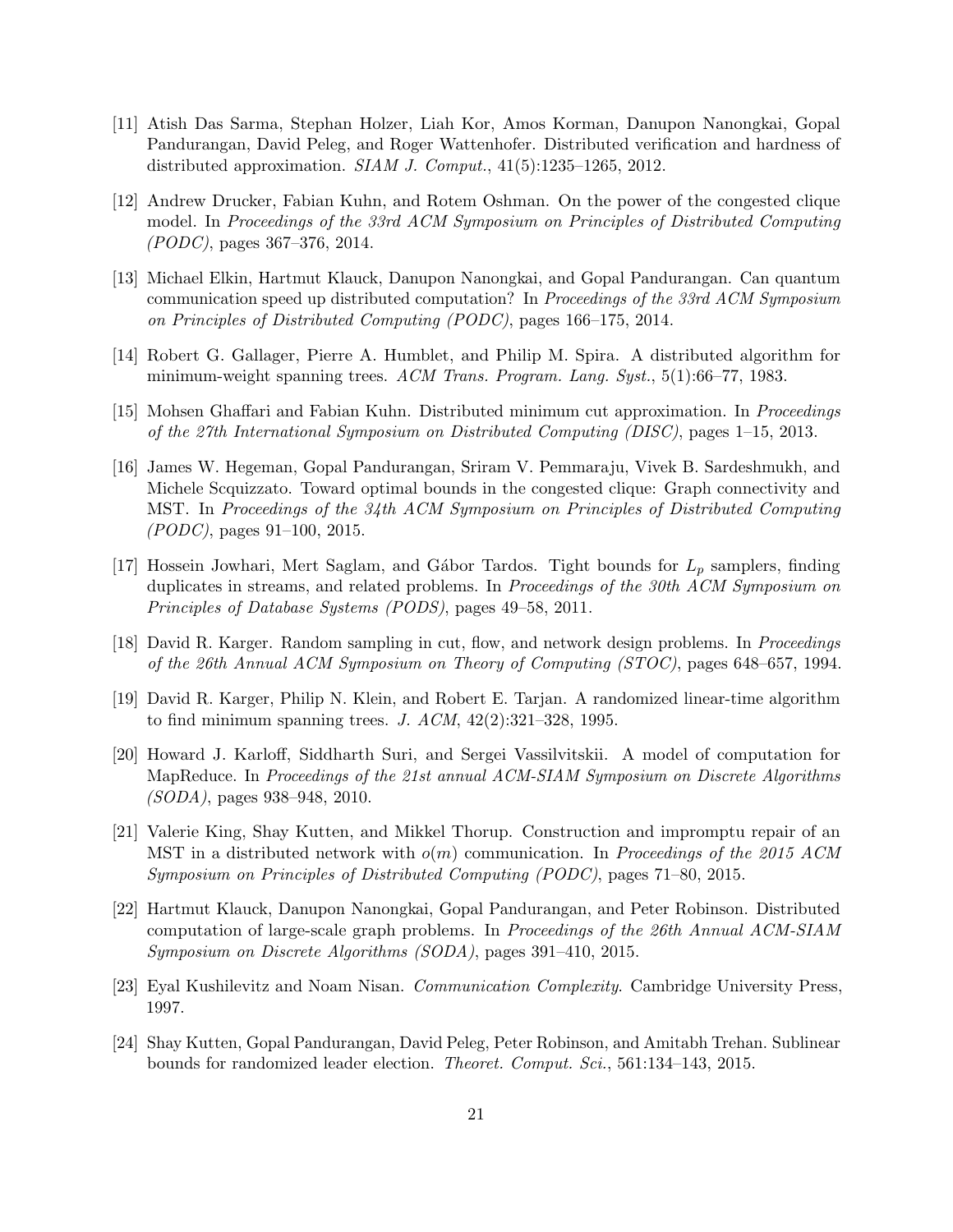- <span id="page-21-5"></span>[25] Silvio Lattanzi, Benjamin Moseley, Siddharth Suri, and Sergei Vassilvitskii. Filtering: a method for solving graph problems in MapReduce. In Proceedings of the 23rd ACM Symposium on Parallelism in Algorithms and Architectures (SPAA), pages 85–94, 2011.
- <span id="page-21-9"></span>[26] Christoph Lenzen. Optimal deterministic routing and sorting on the congested clique. In Proceedings of the 32nd ACM Symposium on Principles of Distributed Computing (PODC), pages 42–50, 2013.
- <span id="page-21-8"></span>[27] Christoph Lenzen and Roger Wattenhofer. Tight bounds for parallel randomized load balancing. Distrib. Comput., 29(2):127–142, 2016.
- <span id="page-21-6"></span>[28] Jure Leskovec, Anand Rajaraman, and Jeffrey David Ullman. Mining of Massive Datasets. Cambridge University Press, 2014.
- <span id="page-21-7"></span>[29] Zvi Lotker, Boaz Patt-Shamir, Elan Pavlov, and David Peleg. Minimum-weight spanning tree construction in  $O(\log \log n)$  communication rounds. SIAM J. Comput., 35(1):120–131, 2005.
- <span id="page-21-1"></span>[30] Nancy A. Lynch. Distributed Algorithms. Morgan Kaufmann Publishers Inc., 1996.
- <span id="page-21-0"></span>[31] Grzegorz Malewicz, Matthew H. Austern, Aart J. C. Bik, James C. Dehnert, Ilan Horn, Naty Leiser, and Grzegorz Czajkowski. Pregel: a system for large-scale graph processing. In Proceedings of the 2010 ACM International Conference on Management of Data (SIGMOD), pages 135–146, 2010.
- <span id="page-21-4"></span>[32] Andrew McGregor. Graph stream algorithms: a survey. SIGMOD Record, 43(1):9–20, 2014.
- <span id="page-21-12"></span>[33] Michael Mitzenmacher and Eli Upfal. Probability and Computing: Randomized Algorithms and Probabilistic Analysis. Cambridge University Press, 2005.
- <span id="page-21-10"></span>[34] Danupon Nanongkai. Distributed approximation algorithms for weighted shortest paths. In Proceedings of the 46th ACM Symposium on Theory of Computing (STOC), pages 565–573, 2014.
- <span id="page-21-11"></span>[35] Danupon Nanongkai, Atish Das Sarma, and Gopal Pandurangan. A tight unconditional lower bound on distributed randomwalk computation. In Proceedings of the 30th Annual ACM Symposium on Principles of Distributed Computing (PODC), pages 257–266, 2011.
- <span id="page-21-13"></span>[36] Rotem Oshman. Communication complexity lower bounds in distributed message-passing. In Proceedings of the 21th International Colloquium on Structural Information and Communication Complexity (SIROCCO), pages 14–17, 2014.
- <span id="page-21-14"></span>[37] Gopal Pandurangan, David Peleg, and Michele Scquizzato. Message lower bounds via efficient network synchronization. In Proceedings of the 23rd International Colloquium on Structural Information and Communication Complexity (SIROCCO), 2016. To appear.
- <span id="page-21-3"></span>[38] Gopal Pandurangan, Peter Robinson, and Michele Scquizzato. Tight bounds for distributed graph computations. CoRR, abs/1602.08481, 2016.
- <span id="page-21-2"></span>[39] David Peleg. Distributed Computing: A Locality-Sensitive Approach. Society for Industrial and Applied Mathematics, 2000.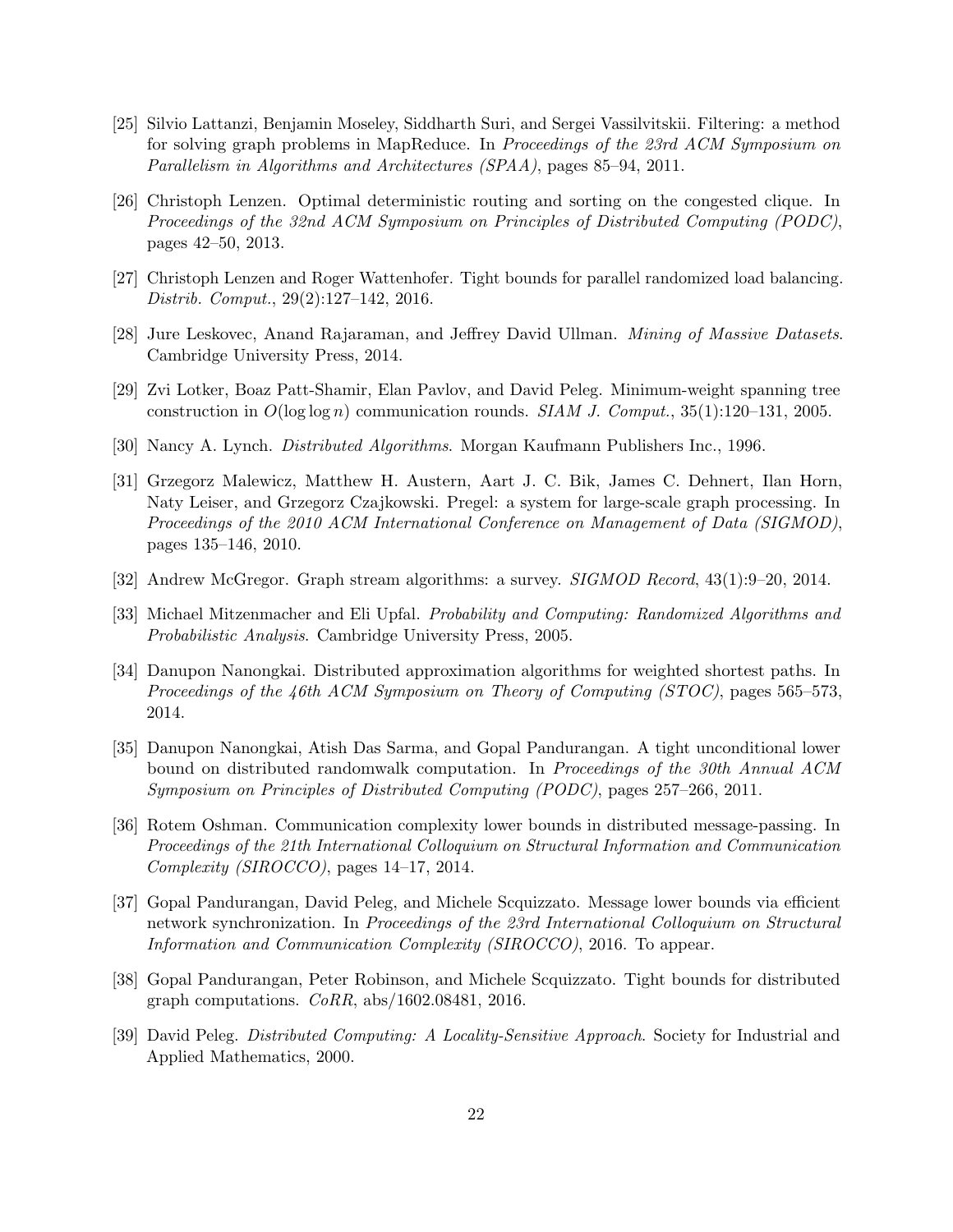- <span id="page-22-1"></span>[40] Judy Qiu, Shantenu Jha, Andre Luckow, and Geoffrey C. Fox. Towards HPC-ABDS: An initial high-performance big data stack. 2014. Available: http://grids.ucs.indiana.edu/ptliupages/publications/nist-hpc-abds.pdf.
- <span id="page-22-0"></span>[41] Isabelle Stanton. Streaming balanced graph partitioning algorithms for random graphs. In Proceedings of the 25th Annual ACM-SIAM Symposium on Discrete Algorithms (SODA), pages 1287–1301, 2014.
- <span id="page-22-7"></span>[42] Ramakrishna Thurimella. Sub-linear distributed algorithms for sparse certificates and biconnected components. J. Algorithms, 23(1):160–179, 1997.
- <span id="page-22-3"></span>[43] Yuanyuan Tian, Andrey Balmin, Severin Andreas Corsten, Shirish Tatikonda, and John McPherson. From "think like a vertex" to "think like a graph". PVLDB, 7(3):193–204, 2013.
- <span id="page-22-2"></span>[44] Leslie G. Valiant. A scheme for fast parallel communication. SIAM J. Comput., 11(2):350–361, 1982.
- <span id="page-22-4"></span>[45] Leslie G. Valiant. A bridging model for parallel computation. Commun. ACM, 33(8):103–111, 1990.
- <span id="page-22-5"></span>[46] Sergei Vassilvitskii. Models for parallel computation (a hitchhikers' guide to massively parallel universes), http://grigory.us/blog/massively-parallel-universes/, 2015.
- <span id="page-22-6"></span>[47] David P. Woodruff and Qin Zhang. When distributed computation is communication expensive. Distrib. Comput., to appear.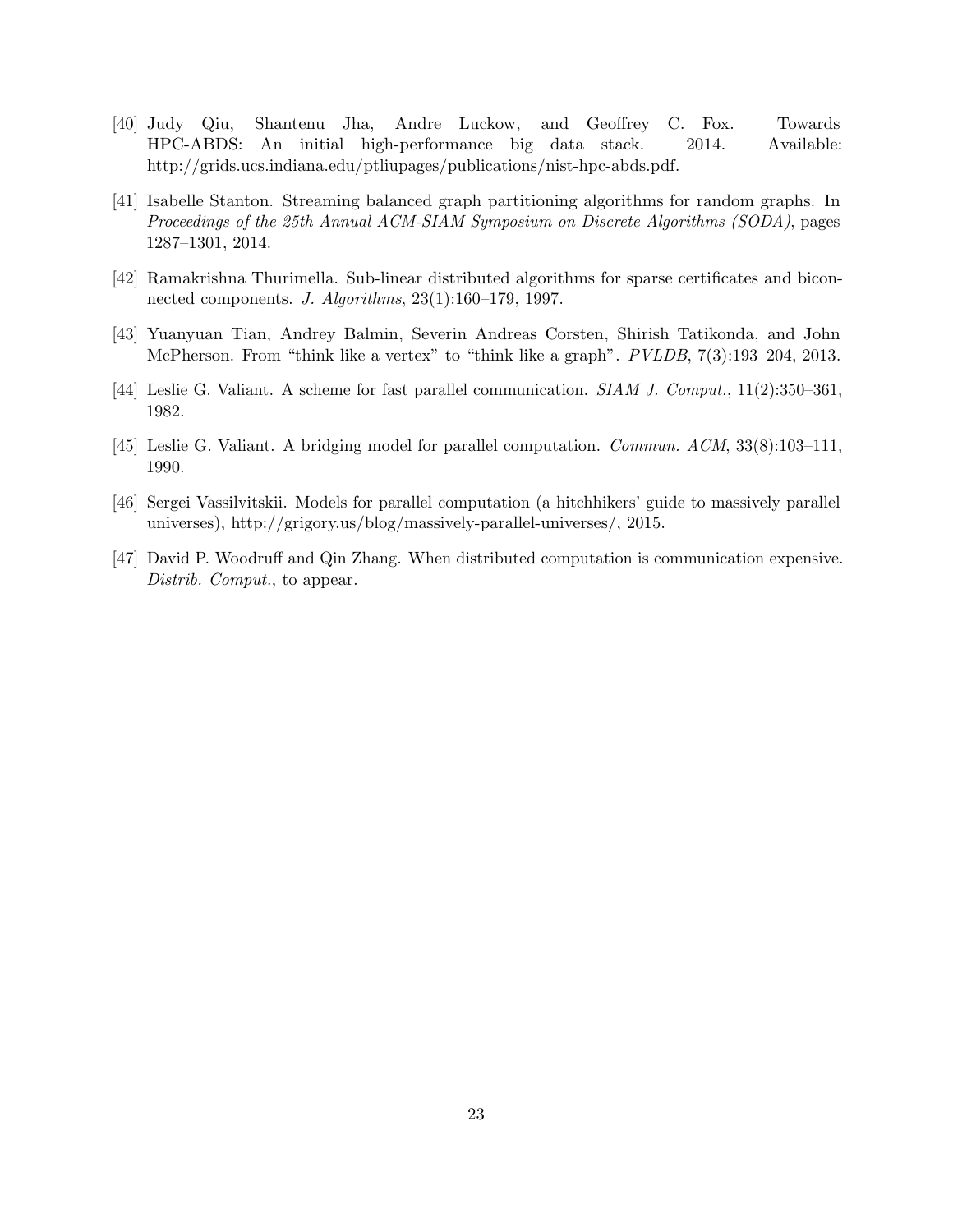### A Omitted Proofs

### A.1 Proof of Lemma [6](#page-12-2)

*Proof.* Consider one phase of the algorithm, and suppose that during that phase there are n components. (In one phase there are  $c \leq n$  components, thus setting  $c = n$  gives a valid upper bound to the height of each DRR tree in that phase.) Each component picks a random rank from [0, 1]. Thus, all ranks are distinct with high probability. If the target component's rank is higher, then the source component connects to it, otherwise the source component becomes a root of a DRR tree.

Consider an arbitrary component of the graph, and consider the (unique) path P starting form the node that represents the component to the root of the tree that contains it. Let  $|P|$  be the number of nodes of  $P$ , and assign indexes to the  $|P|$  nodes of  $P$  according to their position in the path from the selected node to the root. (See Figure [2.](#page-23-0))



<span id="page-23-0"></span>Figure 2: One DRR tree, and one path from one node to the root of the tree. Nodes of the path are labeled with the indicator variable associated to them, indexed by the position of the node in the path.

For each  $i \in [P]$ , define  $X_i$  as the indicator variable that takes value 1 if node i is not the root of P, and 0 otherwise. Then,  $X = \sum_{i=1}^{|P|} X_i$  is the length of the path P. Because of the random choice for the outgoing edge made by components' parts, the outgoing edge of each component is to a random (and distinct) component. This means that, for each  $j \leq |P|$ , the ranks of the first j nodes of the path form a set of j random values in  $[0, 1]$ . Hence, the probability that a new random value in  $[0, 1]$  is higher than the rank of the j-th node of the path is the probability that the new random value is higher than all the  $j$  previously chosen random values (that is, the probability its value is the highest among all the first  $j$  values of the path), and this probability is at most  $1/(j+1)$ . Thus,  $Pr(X_i = 1) \leq 1/(i+1)$ . Hence, by the linearity of expectation, the expected height